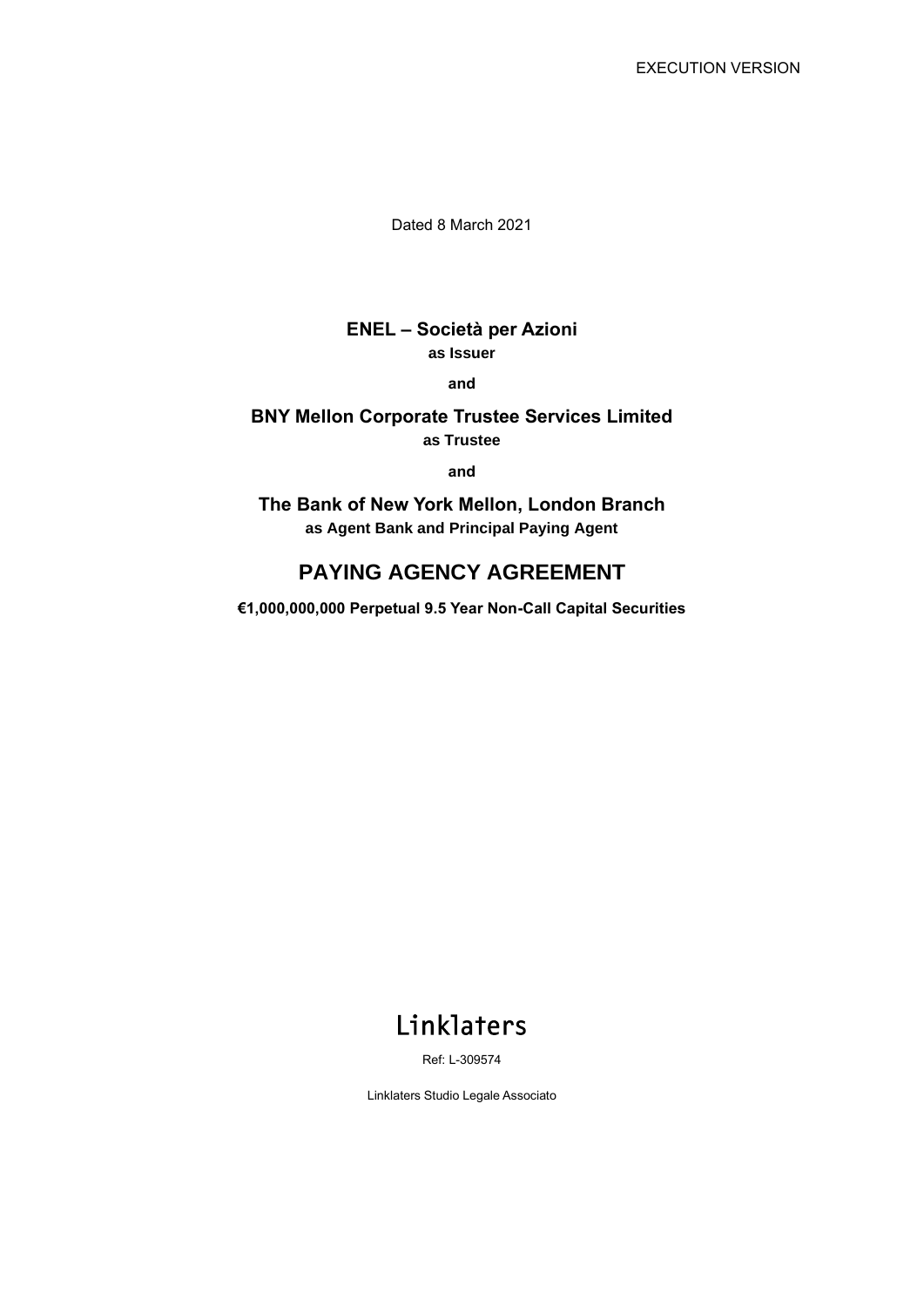|              | <b>Contents</b><br>Page                                                           |  |  |
|--------------|-----------------------------------------------------------------------------------|--|--|
| 1            |                                                                                   |  |  |
| $\mathbf{2}$ |                                                                                   |  |  |
| 3            |                                                                                   |  |  |
| 4            |                                                                                   |  |  |
| 5            |                                                                                   |  |  |
| 6            |                                                                                   |  |  |
| 7            |                                                                                   |  |  |
| 8            |                                                                                   |  |  |
| 9            |                                                                                   |  |  |
| 10           |                                                                                   |  |  |
| 11           | Notice in Connection with Optional Redemption and Early Redemption  11            |  |  |
| 12           |                                                                                   |  |  |
| 13           |                                                                                   |  |  |
| 14           | Issue of Replacement Securities, Coupons and Talons and Further Coupon Sheets. 12 |  |  |
| 15           |                                                                                   |  |  |
| 16           | Copies of the Trust Deed and this Agreement Available for Inspection  14          |  |  |
| 17           |                                                                                   |  |  |
| 18           |                                                                                   |  |  |
| 19           |                                                                                   |  |  |
| 20           |                                                                                   |  |  |
| 21           |                                                                                   |  |  |
| 22           |                                                                                   |  |  |
| 23           |                                                                                   |  |  |
| 24           |                                                                                   |  |  |
| 25           |                                                                                   |  |  |
| 26           |                                                                                   |  |  |
| 27           |                                                                                   |  |  |

#### **Table of Contents**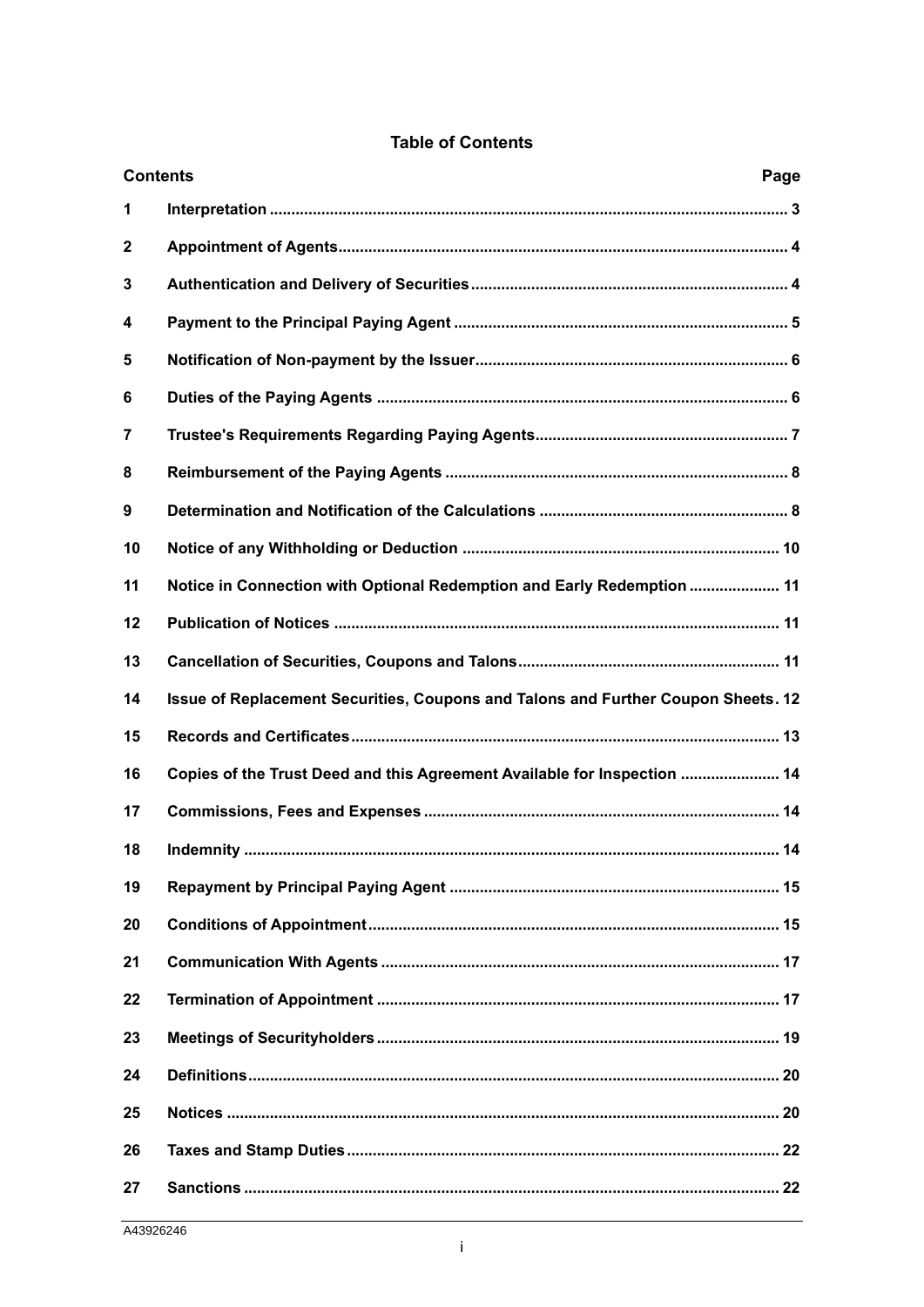| 28 |  |  |
|----|--|--|
| 29 |  |  |
| 30 |  |  |
| 31 |  |  |
|    |  |  |
| 25 |  |  |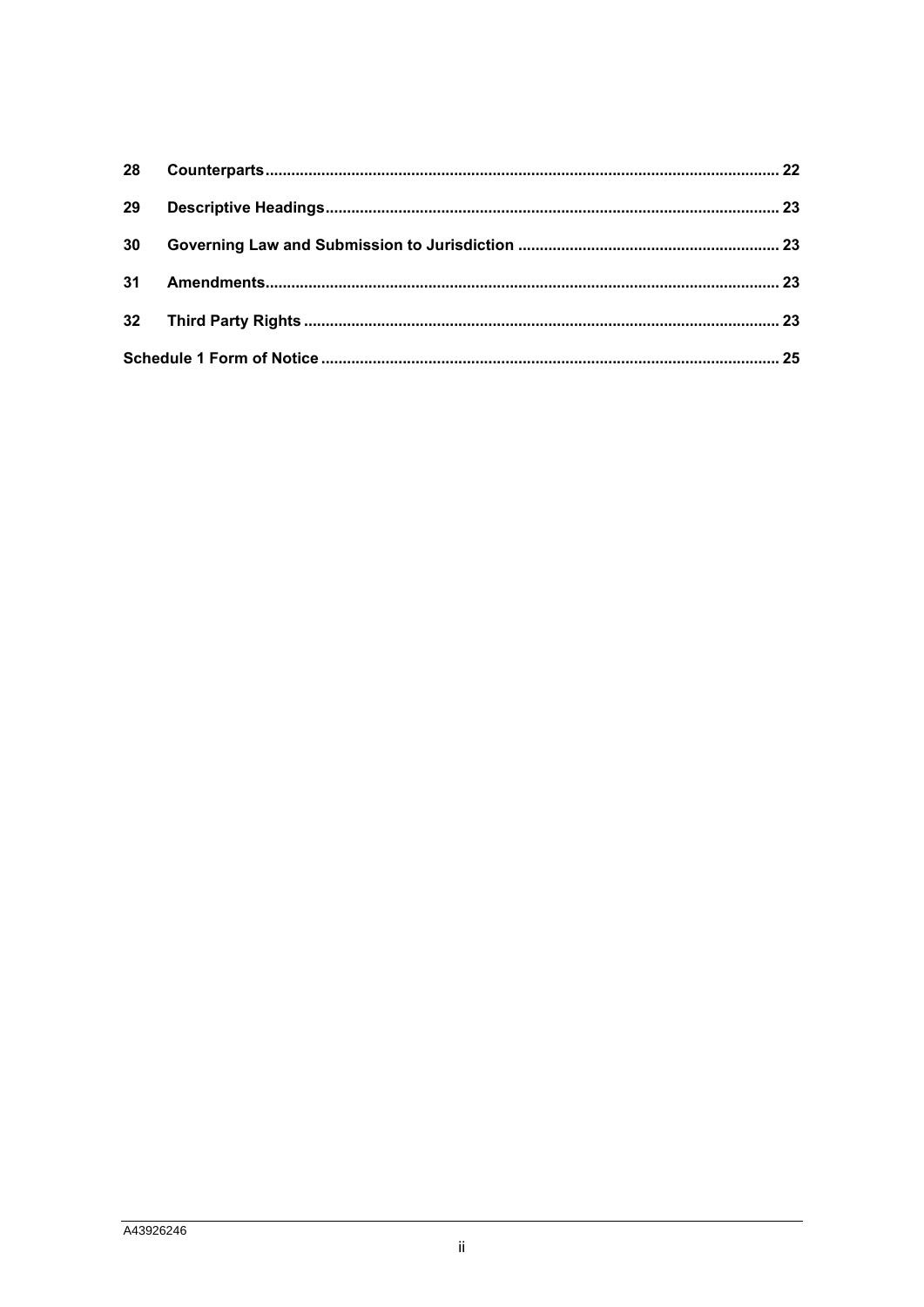**This Agreement** is dated 8 March 2021 and made in London **among**:

- **(1) ENEL – Società per Azioni** (the "**Issuer**");
- **(2) BNY Mellon Corporate Trustee Services Limited** (the "**Trustee**"); and
- **(3) The Bank of New York Mellon, London Branch** (the "**Principal Paying Agent**" and, together with any additional paying agents appointed pursuant to Clause [22.1,](#page-17-0) the "**Paying Agents**", and the "**Agent Bank**").

#### **Whereas**:

- (A) The Issuer has agreed to issue  $\epsilon$ 1,000,000,000 Perpetual 9.5 Year Non-Call Capital Securities (the "**Securities**"), which expression shall include, unless the context otherwise requires, any further Securities issued pursuant to Condition 15 (*Further Issues*) of the Terms and Conditions of the Securities (the "**Conditions**") and forming a single series with the Securities.
- (B) The Securities are to be constituted by a Trust Deed (the "**Trust Deed**") dated 8 March 2021 between the Issuer and the Trustee.
- (C) The Securities will be issued in bearer form in the denomination of €100,000 each with interest coupons ("**Coupons**" which expression shall, except in Clause [13](#page-11-0) and Clause [15,](#page-13-0) include Talons) and one Talon for further Coupons (a "**Talon**") attached.
- (D) The Securities will initially be represented by a temporary Global Security (the "**Temporary Global Security**") in or substantially in the form set out in the First Schedule to the Trust Deed which will be exchanged in accordance with its terms for a permanent Global Security (the "**Permanent Global Security**" and, together with the Temporary Global Security, the "**Global Securities**") in or substantially in the form also set out in Schedule 1 to the Trust Deed.
- (E) The definitive Securities and Coupons will be in or substantially in the respective forms set out in Part 1 of Schedule 2 to the Trust Deed. The Conditions will be in or substantially in the form set out in Part 2 of Schedule 2 to the Trust Deed.

#### **Now it is hereby agreed** as follows:

#### **1 Interpretation**

**1.1** In this Agreement:

"**Applicable Law**" means any law or regulation.

"**Authority**" means any competent regulatory, prosecuting, Tax or governmental authority in any jurisdiction.

"**Code**" means the U.S. Internal Revenue Code of 1986, as amended.

"**FATCA Withholding**" means any withholding or deduction required pursuant to an agreement described in section 1471(b) of the Code, or otherwise imposed pursuant to sections 1471 through 1474 of the Code, any regulations or agreements thereunder, any official interpretations thereof, or any law implementing an intergovernmental approach thereto.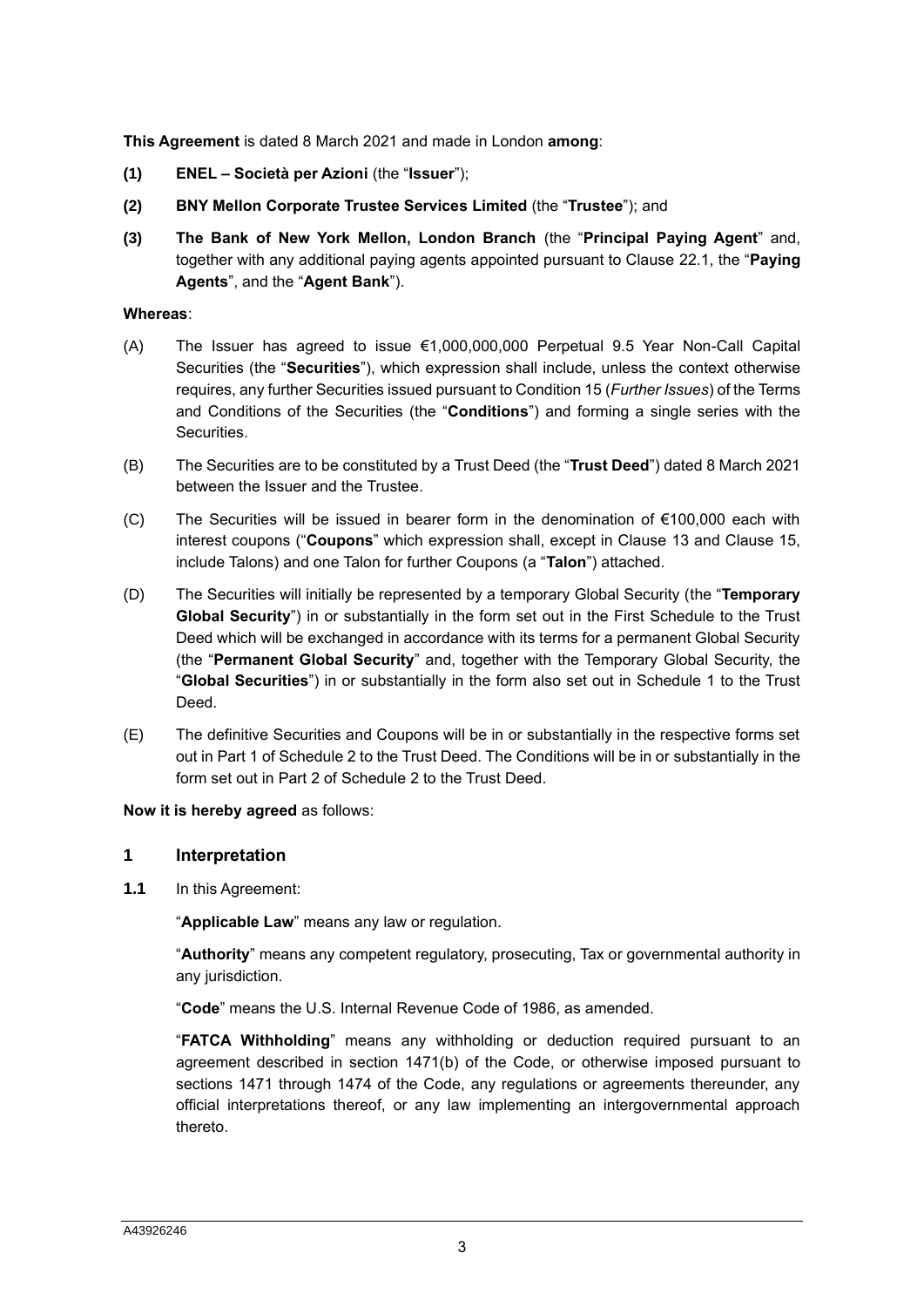"**Instructions**" means any written notice, direction or instructions received by the Agents from an Authorised Person or from a person reasonably believed by the Agents to be an Authorised Person.

"**Tax**" means any present or future taxes, duties, assessments or governmental charges of whatever nature imposed, levied, collected, withheld or assessed by or on behalf of any Authority having power to tax.

"**The Bank of New York Mellon Group**" means the Bank of New York Mellon and any company or entity of which The Bank of New York Mellon is directly or indirectly a shareholder or owner. For the purposes of this Agreement each branch of The Bank of New York Mellon shall be a separate member of The Bank of New York Mellon Group.

- **1.2** Words and expressions defined in the Conditions and in the Trust Deed and not otherwise defined in this Agreement shall have the same meanings when used in this Agreement.
- **1.3** References in this Agreement to principal, premium and/or interest shall include any additional amounts payable pursuant to Condition 8 (*Taxation*) or any undertakings given in addition to, or in substitution for, Condition 8 (*Taxation*) pursuant to the Trust Deed.
- **1.4** Unless the context otherwise requires, any reference to EU legislation, regulatory requirement, or guidance should be read as a reference to that EU legislation, regulatory requirement or guidance as it forms part of UK domestic law pursuant to the European Union (Withdrawal) Act 2018 (as amended) (the "**EUWA**") or as otherwise adopted under, or given effect to in, UK legislation or the UK regulatory regime ("**UK Onshored Legislation**", "**Regulatory Requirement**", or "**Guidance**", respectively) and any references to EU competent authorities should be read as references to the relevant UK competent authority. All references to legislation, regulatory requirements or guidance in this clause refer to the relevant legislation, regulatory requirements or guidance as amended from time to time. It remains understood that, in no event the application of the above principle shall be interpreted as requiring the Issuer to comply with any provisions different from the ones set forth by the EU legislation, regulation or guidelines applicable from time to time in the European Union.

#### **2 Appointment of Agents**

- **2.1** The Issuer and, for the purposes of Claus[e 7](#page-7-0) only, the Trustee hereby appoints, on the terms and subject to the conditions of this Agreement, The Bank of New York Mellon, London Branch, acting at its specified office, as principal paying agent (the "**Principal Paying Agent**" and together with any additional paying agents appointed pursuant to Clause [22.1,](#page-17-0) the "**Paying Agents**") in respect of the Securities and as agent bank (the "**Agent Bank**") for the purpose of determining, *inter alia*, the interest payable in respect of the Securities.
- **2.2** The Principal Paying Agent, any additional Paying Agents and the Agent Bank are together referred to as the "**Agents**".
- **2.3** The obligations of the Agents under this Agreement shall be several and not joint.

#### **3 Authentication and Delivery of Securities**

**3.1** The Issuer undertakes that the Permanent Global Security (duly executed on behalf of the Issuer) will be available to be exchanged for interests in the Temporary Global Security in accordance with the terms of the Temporary Global Security.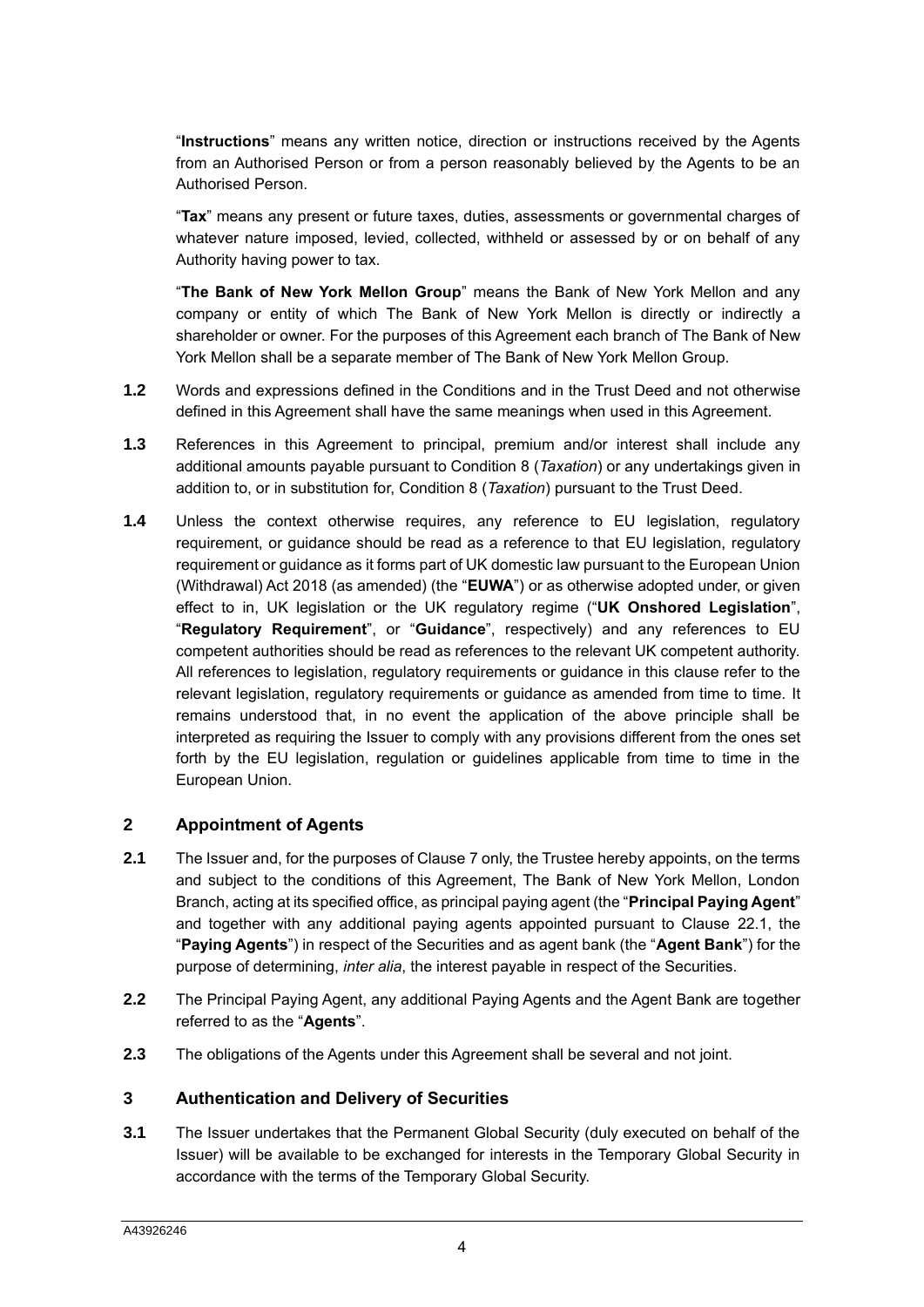- <span id="page-5-0"></span>**3.2** If a Global Security is to be exchanged in accordance with its terms for definitive Securities, the Issuer undertakes that it will deliver to, or to the order of, the Principal Paying Agent, as soon as reasonably practicable and in any event not later than 15 days before the relevant exchange is due to take place, definitive Securities (with Coupons and a Talon for further Coupons attached) in an aggregate principal amount of €1,000,000,000 or such lesser amount as is the principal amount of Securities represented by the Global Security to be issued in exchange for the Global Security. Each definitive Security so delivered shall be duly executed on behalf of the Issuer.
- **3.3** The Issuer authorises and instructs the Principal Paying Agent to authenticate the Global Securities and any definitive Securities delivered pursuant to sub-clause [3.2](#page-5-0) in accordance with the provisions of the Trust Deed.
- **3.4** The Issuer authorises and instructs the Principal Paying Agent to cause interests in the Temporary Global Security to be exchanged for interests in the Permanent Global Security and interests in a Global Security to be exchanged for definitive Securities in accordance with their respective terms. Following the exchange of the last interest in a Global Security, the Principal Paying Agent shall cause such Global Security to be cancelled and delivered to the Issuer or as it may direct.
- **3.5** The Principal Paying Agent shall cause all Securities delivered to and held by it under this Agreement to be maintained in safe keeping and shall ensure that interests in the Temporary Global Security are only exchanged for interests in the Permanent Global Security in accordance with the terms of the Temporary Global Security and this Agreement and that the definitive Securities are issued only in accordance with the terms of a Global Security, the Trust Deed and this Agreement.
- **3.6** So long as any of the Securities is outstanding the Principal Paying Agent shall, within seven days of any request by the Issuer or the Trustee, certify to the Issuer or the Trustee the number of definitive Securities held by it under this Agreement.

# <span id="page-5-2"></span>**4 Payment to the Principal Paying Agent**

- <span id="page-5-1"></span>**4.1** The Issuer shall, not later than 10.00 a.m. (Milan time) on each date on which any payment of principal, premium and/or interest in respect of any of the Securities becomes due, transfer to an account specified by the Principal Paying Agent such amount of euro as shall be sufficient for the purposes of the payment of principal, premium and/or interest in immediately available funds.
- **4.2** The Issuer shall ensure that, not later than the second Business Day immediately preceding the date on which any payment is to be made to the Principal Paying Agent pursuant to subclaus[e 4.1,](#page-5-1) the Principal Paying Agent shall receive a payment confirmation by fax or SWIFT from the Issuer.
- **4.3** The Issuer shall notify the Principal Paying Agent and the Trustee at least five, but not more than 30, Business Days prior to:
	- **4.3.1** any Interest Payment Date in respect of which the Issuer elects (pursuant to Condition 4.2(a) (*Interest Deferral - Optional Interest Deferral*)) to defer (in whole but not in part), the payment of interest accrued in respect of the Securities during the Interest Period ending immediately prior to such Interest Payment Date; and
	- **4.3.2** any date upon which Arrears of Interest shall become due and payable in accordance with and subject to Condition 4.2(b) (*Interest Deferral – Optional*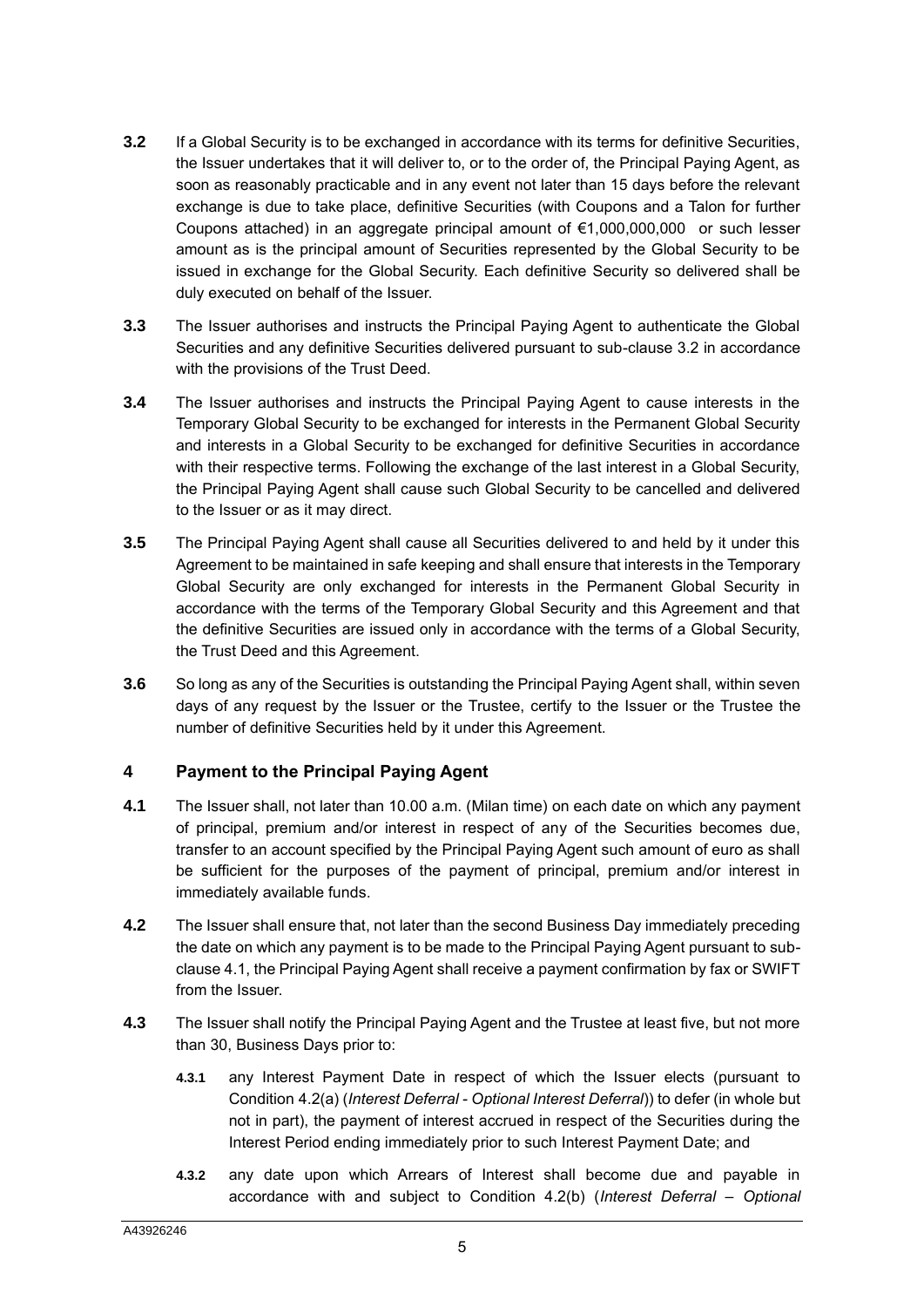*Settlement of Arrears of Interest*) and Condition 4.2(c) (*Interest Deferral – Mandatory Settlement of Arrears of Interest*).

- **4.4** The Issuer shall notify the Principal Paying Agent and the Trustee at least 30 but not more than 60 Business Days' prior to the exchange or variation of the Securities in accordance with Condition 7 (*Exchange or Variation upon a Withholding Tax Event, Tax Deductibility Event, Rating Methodology Event or Accounting Event and Preconditions to such Exchange or Variation*), specifying the date fixed for such exchange or variation.
- **4.5** In the event that the Issuer determines in its sole discretion that any deduction or withholding for or on account of any Tax will be required by Applicable Law in connection with any payment due to any of the Agents on any Securities, then the Issuer will be entitled to redirect or reorganise any such payment in any way that it sees fit in order that the payment may be made without such deduction or withholding provided that, any such redirected or reorganised payment is made through a recognised institution of international standing and otherwise made in accordance with this Agreement and the Trust Deed. The Issuer will promptly notify the Agents and the Trustee of any such redirection or reorganisation. For the avoidance of doubt, FATCA Withholding is a deduction or withholding which is deemed to be required by Applicable Law for the purposes of this sub-clause 4.5. Neither the Principal Paying Agent nor any other Paying Agent shall be obliged to act on any instruction from the Issuer to redirect or reorganise any payment which would, in its opinion, result in the breach of its internal 'know your customer' checks and internal compliance procedures. Neither the Principal Paying Agent nor any other Paying Agent shall be liable to any other party for any liability incurred by such party as a consequence of such redirection or reorganisation by the Issuer.

#### <span id="page-6-0"></span>**5 Notification of Non-payment by the Issuer**

The Principal Paying Agent shall notify by facsimile each of the other Paying Agents (if any) and the Trustee forthwith:

- (a) if it has not by the relevant date specified in sub-clause [4.1](#page-5-1) received unconditionally the full amount in euro required for the payment; and
- <span id="page-6-1"></span>(b) if it receives unconditionally the full amount of any sum due in respect of the Securities or Coupons after such date.

The Principal Paying Agent shall, at the expense of the Issuer, forthwith upon receipt of any amount as described in sub-clause [5](#page-6-0)[\(b\),](#page-6-1) cause notice of that receipt to be published in accordance with Condition 12 (*Notices*).

#### **6 Duties of the Paying Agents**

<span id="page-6-2"></span>**6.1** Subject to the payments to the Principal Paying Agent provided for by Clause [4](#page-5-2) being duly made and subject to the provisions of Clause [7,](#page-7-0) the Paying Agents shall act as paying agents of the Issuer in respect of the Securities and pay or cause to be paid on behalf of the Issuer, on and after each date on which any payment becomes due and payable, the amounts of principal, premium (if any) and/or interest then payable on surrender or, in the case of a Global Security, endorsement, of Securities or Coupons under the Conditions and this Agreement. If any payment provided for by Clause [4](#page-5-2) is made late but otherwise under the terms of this Agreement the Paying Agents shall nevertheless act as paying agents following receipt by them of payment.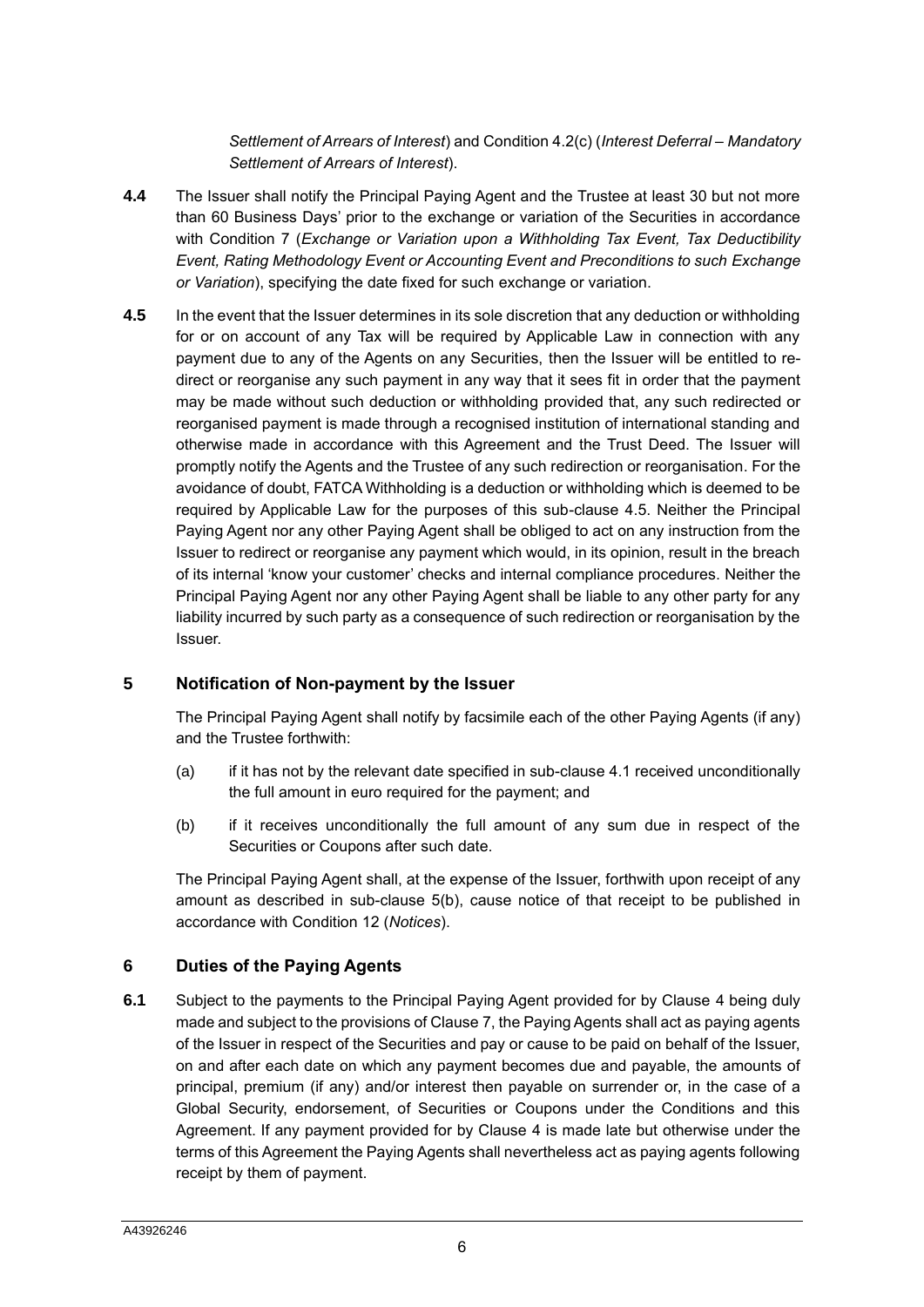- <span id="page-7-1"></span>**6.2** If default is made by the Issuer in respect of any payment, unless and until the full amount of the payment has been made under the terms of this Agreement (except as to the time of making the same) or other arrangements satisfactory to the Principal Paying Agent have been made, neither the Principal Paying Agent nor any of the other Paying Agents (if any) shall be bound to act as paying agents.
- **6.3** Without prejudice to sub-clauses [6.1](#page-6-2) and [6.2,](#page-7-1) if the Principal Paying Agent pays any amounts to the holders of Securities or Coupons or to any other Paying Agent at a time when it has not received payment in full in respect of the Securities in accordance with sub-clause [4.1](#page-5-1) (the excess of the amounts so paid over the amounts so received being the "**Shortfall**"), the Issuer will, in addition to paying amounts due under sub-clause [4.1,](#page-5-1) pay to the Principal Paying Agent on demand interest (at a rate which represents the Principal Paying Agent's cost of funding the Shortfall, provided that written evidence of the basis of the calculation of such rate is given to the Issuer) on the Shortfall (or the unreimbursed portion thereof) until the receipt in full by the Principal Paying Agent of the Shortfall.
- **6.4** Whilst any Securities are represented by a Global Security, all payments due in respect of the Securities shall be made to, or to the order of, the holder of the Global Security, subject to and in accordance with the provisions of the Global Security. On the occasion of each payment, the Paying Agent to which the Global Security was presented for the purpose of making the payment shall cause the appropriate Schedule to the relevant Global Security to be annotated so as to evidence the amounts and dates of the payments of principal and/or interest as applicable.
- **6.5** If on presentation of a Security or Coupon the amount payable in respect of the Security or Coupon is not paid in full (otherwise than as a result of withholding or deduction for or on account of any Taxes as permitted by the Conditions) the Paying Agent to whom the Security or Coupon is presented shall procure that the Security or Coupon is enfaced with a memorandum of the amount paid and the date of payment.

# <span id="page-7-0"></span>**7 Trustee's Requirements Regarding Paying Agents**

At any time after the Securities shall have become due and repayable or the Trustee shall have received any money which it proposes to pay under clause 9 of the Trust Deed to the Securityholders and/or Couponholders, the Trustee may:

- (a) by notice in writing to the Issuer, the Principal Paying Agent and the other Paying Agents (if any) require the Principal Paying Agent and such other Paying Agents pursuant to this Agreement:
	- (i) to act thereafter as Principal Paying Agent and Paying Agents respectively of the Trustee in relation to payments to be made by or on behalf of the Trustee under the provisions of the Trust Deed *mutatis mutandis* on the terms provided in this Agreement (save that the Trustee's liability under any provision hereof for the indemnification, remuneration and payment of outof-pocket expenses of the Paying Agents shall be limited to the amounts for the time being held by the Trustee on the trusts of the Trust Deed in relation to the Securities) and thereafter to hold all Securities and Coupons and all sums, documents and records held by them in respect of Securities and Coupons on behalf of the Trustee; or
	- (ii) to deliver up all Securities and Coupons and all sums, documents and records held by them in respect of Securities and Coupons to the Trustee or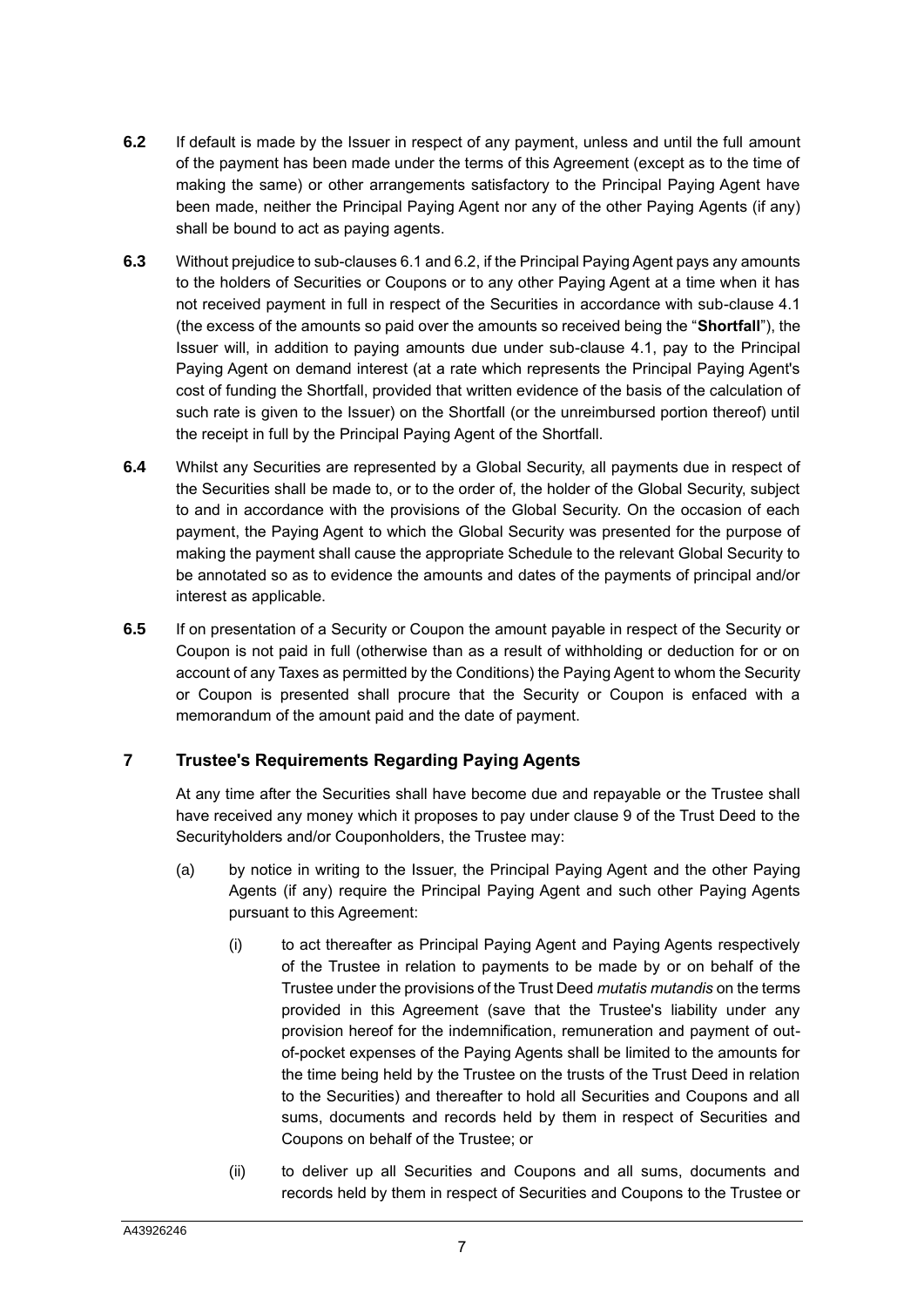as the Trustee shall direct in such notice, provided that such notice shall be deemed not to apply to any documents or records which the relevant Paying Agent is obliged not to release by any law or regulation; and

(b) by notice in writing to the Issuer require it to make all subsequent payments in respect of the Securities and the Coupons to or to the order of the Trustee and not to the Principal Paying Agent.

#### **8 Reimbursement of the Paying Agents**

The Principal Paying Agent shall charge the account referred to in Clause [4](#page-5-2) for all payments made by it under this Agreement and will credit or transfer to the respective accounts of the other Paying Agents the amount of all payments made by them under the Conditions as soon as practicable upon notification from them, subject in each case to any applicable laws or regulations.

#### <span id="page-8-1"></span>**9 Determination and Notification of the Calculations**

- **9.1** At such time and on such date as the Conditions may require (i) any rate or amount to be calculated or determined or (ii) any rate, amount or quotation to be obtained by the Agent Bank, the Agent Bank shall calculate or determine such rate or amount and/or obtain such rate, amount or quotation, as the case may be. In particular, and without prejudice to the generality of the foregoing:
	- **9.1.1** on each Reset Interest Determination Date, the Agent Bank shall determine the Prevailing Interest Rate applicable to the relevant Reset Period and the amount of interest payable in respect thereof on the relevant Interest Payment Date; and

on any Redemption Calculation Date, the Agent Bank shall calculate the applicable Early Redemption Pricein each case, subject to and in accordance with the Conditions.

- **9.2** Neither the Agent Bank nor the Trustee shall be responsible to the Issuer or any third party for (i) the availability for selection of any particular EUR Reset Reference Bank or the certifications or quotations provided by any EUR Reset Reference Bank selected in accordance with this Agreement and the Conditions, (ii) any failure of the EUR Reset Reference Banks to fulfil their duties or meet their obligations as EUR Reset Reference Banks or (iii) (except in the event of negligence, wilful default or fraud) as a result of the Agent Bank or the Trustee having acted on any certificate or on any quotation given by any EUR Reset Reference Bank which subsequently may be found to be incorrect.
- <span id="page-8-2"></span><span id="page-8-0"></span>**9.3** The Agent Bank shall notify the Issuer, the Trustee, the Principal Paying Agent and (so long as the Securities are listed thereon) any stock exchange or other relevant authority (and so long as the Securities are in global form, each of Euroclear and Clearstream, Luxembourg) of:
	- **9.3.1** the EUR 5 year Swap Rate in relation to any Reset Period, the Prevailing Interest Rate applicable to such Reset Period and the amount of interest payable in respect thereof on the relevant Interest Payment Date (substantially in the form set out in [Schedule 1\)](#page-25-0):
	- **9.3.2** the Early Redemption Price determined on any Redemption Calculation Date (substantially based on the notice received from the Issuer pursuant to Clause [11](#page-11-1) of this Agreement); and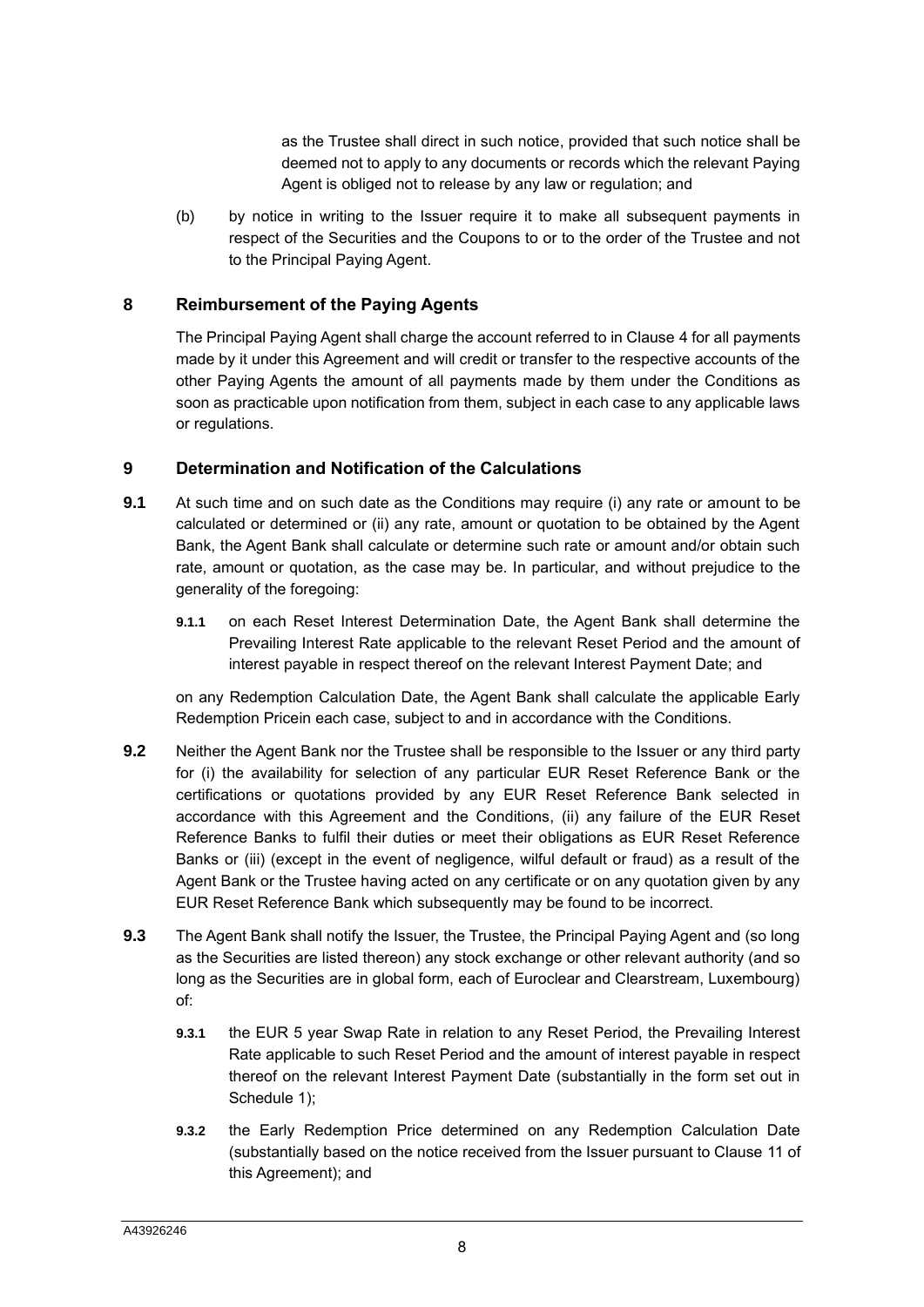<span id="page-9-0"></span>**9.3.3** any other rate or amount to be calculated or determined or any rate, amount or quotation to be obtained by the Agent Bank under the Conditions (sub-clause[s 9.3.1](#page-8-0) to [9.3.3](#page-9-0) inclusive, the "**Calculations**") (substantially in the form set out in [Schedule](#page-25-0)  [1\)](#page-25-0),

as soon as practicable after the determination thereof and otherwise in accordance with the Conditions, and the Principal Paying Agent shall promptly notify the other Paying Agents (if any) thereof.

- **9.4** The Agent Bank shall cause each of the Calculations to be published in accordance with Condition 12 (*Notices*) as soon as possible after their determination date but in no event later than:
	- **9.4.1** in the case of the EUR 5 year Swap Rate in relation to any Reset Period, the Prevailing Interest Rate applicable to such Reset Period and the amount of interest payable in respect thereof on the relevant Interest Payment Date, prior to the commencement of the relevant Reset Period;
	- **9.4.2** in all other cases, the second Business Day after such determination.
- **9.5** If the Agent Bank does not at any time for any reason determine and/or publish any Calculation as provided in this Clause [9](#page-8-1) and the Conditions, it shall forthwith notify the Issuer, the Trustee and the Principal Paying Agent of such fact.

#### **9.6 Benchmark Amendments**:

- **9.6.1** If, in the Agent Bank's opinion, either (i) the use of any benchmark or index specified in the Conditions to calculate any rate of interest and/or (ii) the provisions in Condition 4.1 which provide for fallback arrangements where such benchmark or index materially changes or ceases to be provided are not in compliance with the Benchmark Regulation, the Agent Bank shall not be obliged to perform its duties under the Conditions or this Clause 9 (and shall incur no liability for any inaction) until such time as the Issuer has identified an acceptable replacement benchmark or index and instructed the Agent Bank accordingly.
- **9.6.2** Notwithstanding any other provision of Condition 4.4, the Agent Bank or any Paying Agent is not obliged to concur with the Issuer or the Independent Adviser in respect of any changes or amendments as contemplated under Condition 4.4 to which, in the sole opinion of the Agent Bank or the relevant Paying Agent, as the case may be, would impose more onerous obligations upon it or expose it to any additional duties, responsibilities or liabilities or reduce or amend the protective provisions afforded to the Agent Bank or the relevant Paying Agent (as applicable) in the Agency Agreement and/or these Conditions.
- **9.6.3** Notwithstanding any other provision of Condition 4.4, if following the determination of any Successor Rate, Alternative Rate, Adjustment Spread or Benchmark Amendments (if any), in the Agent Bank's opinion there is any uncertainty between two or more alternative courses of action in making any determination or calculation under Condition 4.4, the Agent Bank shall promptly notify the Issuer thereof and the Issuer shall direct the Agent Bank in writing as to which alternative course of action to adopt. If the Agent Bank is not promptly provided with such direction, or is otherwise unable (other than due to its own gross negligence, willful default or fraud) to make such calculation or determination for any reason, it shall notify the Issuer thereof and the Agent Bank shall be under no obligation to make such calculation or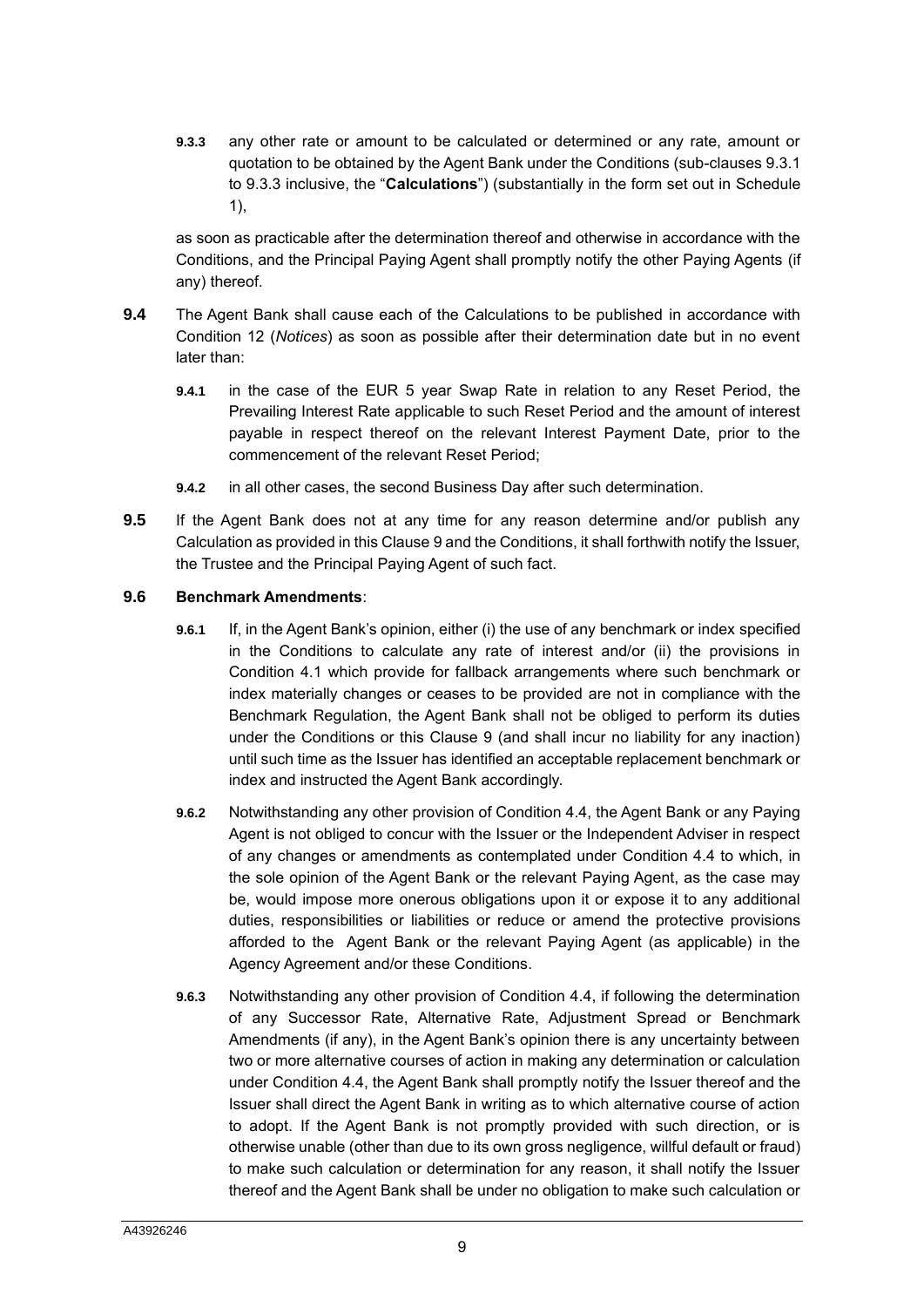determination and (in the absence of such gross negligence, willful default or fraud) shall not incur any liability for not doing so.

#### **10 Notice of any Withholding or Deduction**

- **10.1** If the Issuer is, in respect of any payment of principal or interest in respect of the Securities, compelled to withhold or deduct any amount for or on account of any taxes, duties, assessments or governmental charges as specifically contemplated under the Conditions, it shall give notice to the Principal Paying Agent and the Trustee as soon as it becomes aware of the compulsion to withhold or deduct and shall give to the Principal Paying Agent and the Trustee such information as they shall require to enable each of them to comply with the requirement.
- **10.2** If any Agent is, in respect of any payment of principal or interest in respect of the Securities, compelled to withhold or deduct any amount for or on account of any taxes, duties, assessments or governmental charges as specifically contemplated under the Conditions, other than arising under Clause 10.1 or by virtue of the relevant holder failing to satisfy any certification or other requirement in respect of its Securities, it shall give notice of that fact to the Issuer and the Principal Paying Agent as soon as it becomes aware of the compulsion to withhold or deduct.
- **10.3** Notwithstanding any other provision of this Agreement, each Agent shall be entitled to make a deduction or withholding from any payment which it makes under the Securities for or on account of any Tax, if and only to the extent so required by Applicable Law, in which event the Agent shall make such payment after such deduction or withholding has been made and shall account to the relevant Authority within the time allowed for the amount so deducted or withheld or, at its option, shall reasonably promptly after making such payment return to the Issuer the amount so deducted or withheld, in which case, the Issuer shall so account to the relevant Authority for such amount. Such Agent shall have no obligation to gross up any such payment or to pay any additional amount as a result of such FATCA Withholding. For the avoidance of doubt, FATCA Withholding is a deduction or withholding which is deemed to be required by Applicable Law for the purposes of this sub-clause 10.3.
- **10.4** Each Party shall, within ten Business Days of a written request by another Party, supply to that other Party such forms, documentation and other information relating to it, its operations, or the Securities as that other Party reasonably requests for the purposes of that other Party's compliance with Applicable Law and shall notify the relevant other Party reasonably promptly in the event that it becomes aware that any of the forms, documentation or other information provided by such Party is (or becomes) inaccurate in any material respect; provided, however, that no Party shall be required to provide any forms, documentation or other information pursuant to this Clause 10.4 to the extent that: (i) any such form, documentation or other information (or the information required to be provided on such form or documentation) is not reasonably available to such Party and cannot be obtained by such Party using reasonable efforts; or (ii) doing so would or might in the reasonable opinion of such Party constitute a breach of any: (a) Applicable Law; (b) fiduciary duty; or (c) duty of confidentiality. For purposes of this Clause 10.4, "Applicable Law" shall be deemed to include (i) any rule or practice of any Authority by which any Party is bound or with which it is accustomed to comply; (ii) any agreement between any Authorities; and (iii) any agreement between any Authority and any Party that is customarily entered into by institutions of a similar nature.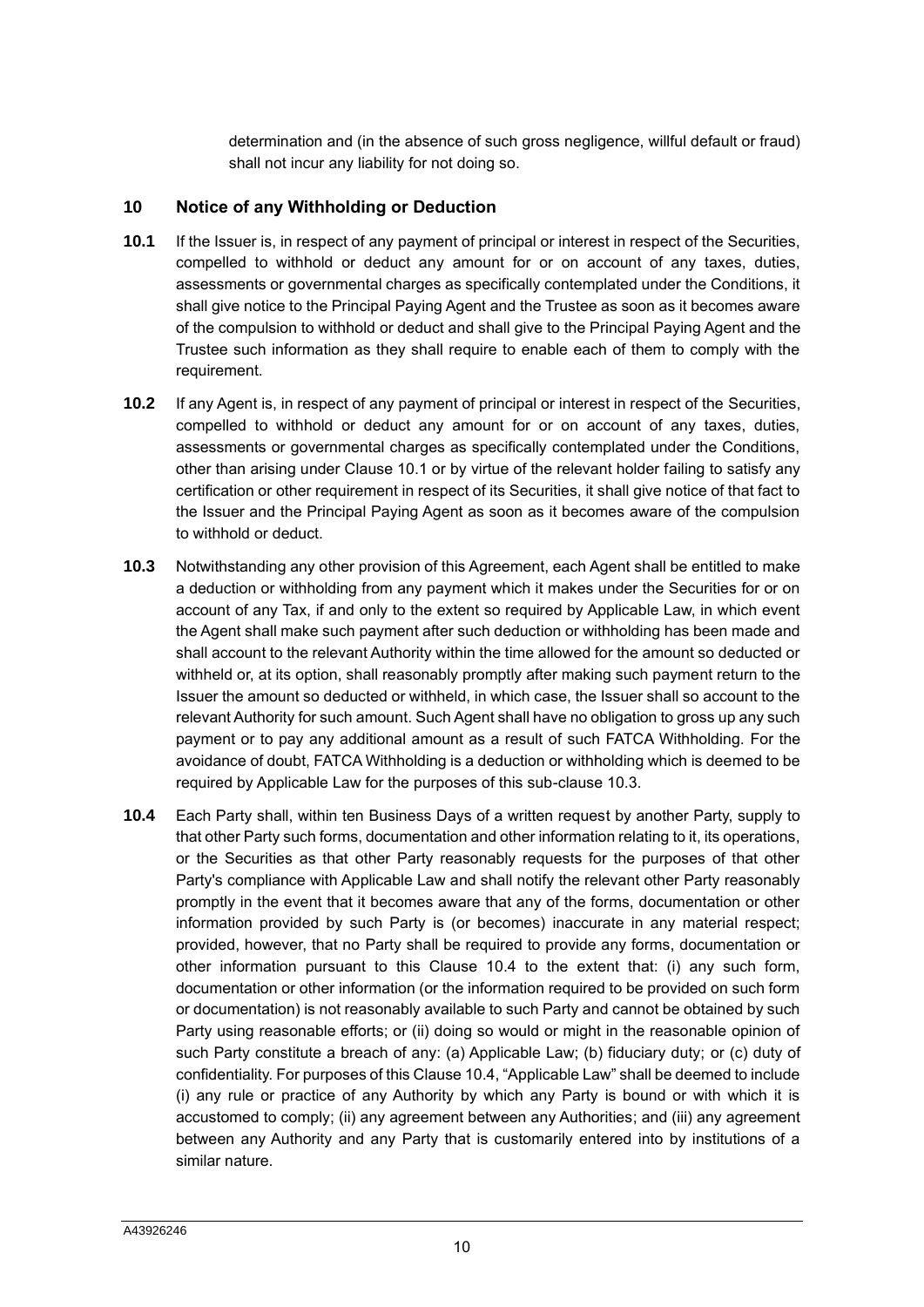**10.5** The Issuer shall notify each Agent in the event that it determines that any payment to be made by an Agent under the Securities is a payment which could be subject to FATCA Withholding if such payment were made to a recipient that is generally unable to receive payments free from FATCA Withholding, and the extent to which the relevant payment is so treated, provided, however, that the Issuer's obligation under this Clause 10.5 shall apply only to the extent that such payments are so treated by virtue of characteristics of the Issuer, the Securities, or both.

#### <span id="page-11-1"></span>**11 Notice in Connection with Optional Redemption and Early Redemption**

If the Issuer decides to redeem all (but not some only) of the Securities for the time being outstanding under Condition 6 (*Redemption and Purchase*), it shall give notice of the decision to the Principal Paying Agent, the Trustee and the Agent Bank at least 30 and not more than 60 calendar days before the relevant redemption date, stating in such notice the date on which the Securities are to be redeemed, the redemption price and the manner in which such redemption will be effected.

#### **12 Publication of Notices**

On behalf of and at the request and expense of the Issuer, the Principal Paying Agent shall cause to be published all notices required to be given by the Issuer under the Conditions. For so long as all of the Securities are represented by a Global Security, any obligation the Issuer (and the Principal Paying Agent on its behalf) may have to publish a notice to Securityholders shall have been met upon delivery of the notice to the relevant clearing system(s).

#### <span id="page-11-0"></span>**13 Cancellation of Securities, Coupons and Talons**

- <span id="page-11-3"></span>**13.1** All Securities which are surrendered in connection with redemption (together with all unmatured Coupons attached to or delivered with such Securities), all Coupons which are paid and all Talons which are exchanged shall be cancelled by the Paying Agent to which they are surrendered. Each of the Paying Agents shall give to the Principal Paying Agent details of all payments and exchanges made by it and shall deliver all cancelled Securities, Coupons and Talons to the Principal Paying Agent (or as the Principal Paying Agent may specify). Where Securities are purchased by or on behalf of the Issuer or any of its Subsidiaries, the Issuer shall immediately notify the Principal Paying Agent of the principal amount of those Securities it has purchased and may (at the option of the Issuer) procure that the Securities (together with all unmatured Coupons and Talons appertaining to those Securities) are promptly cancelled and delivered to the Principal Paying Agent or its authorised agent.
- <span id="page-11-2"></span>**13.2** The Principal Paying Agent or its authorised agent shall (unless otherwise instructed by the Issuer in writing and save as provided in sub-clause [15.1\)](#page-13-1) destroy all cancelled Securities, Coupons and Talons and upon written request furnish the Issuer with a certificate of destruction containing written particulars of the serial numbers of the Securities and Talons and the number by maturity date of Coupons so destroyed.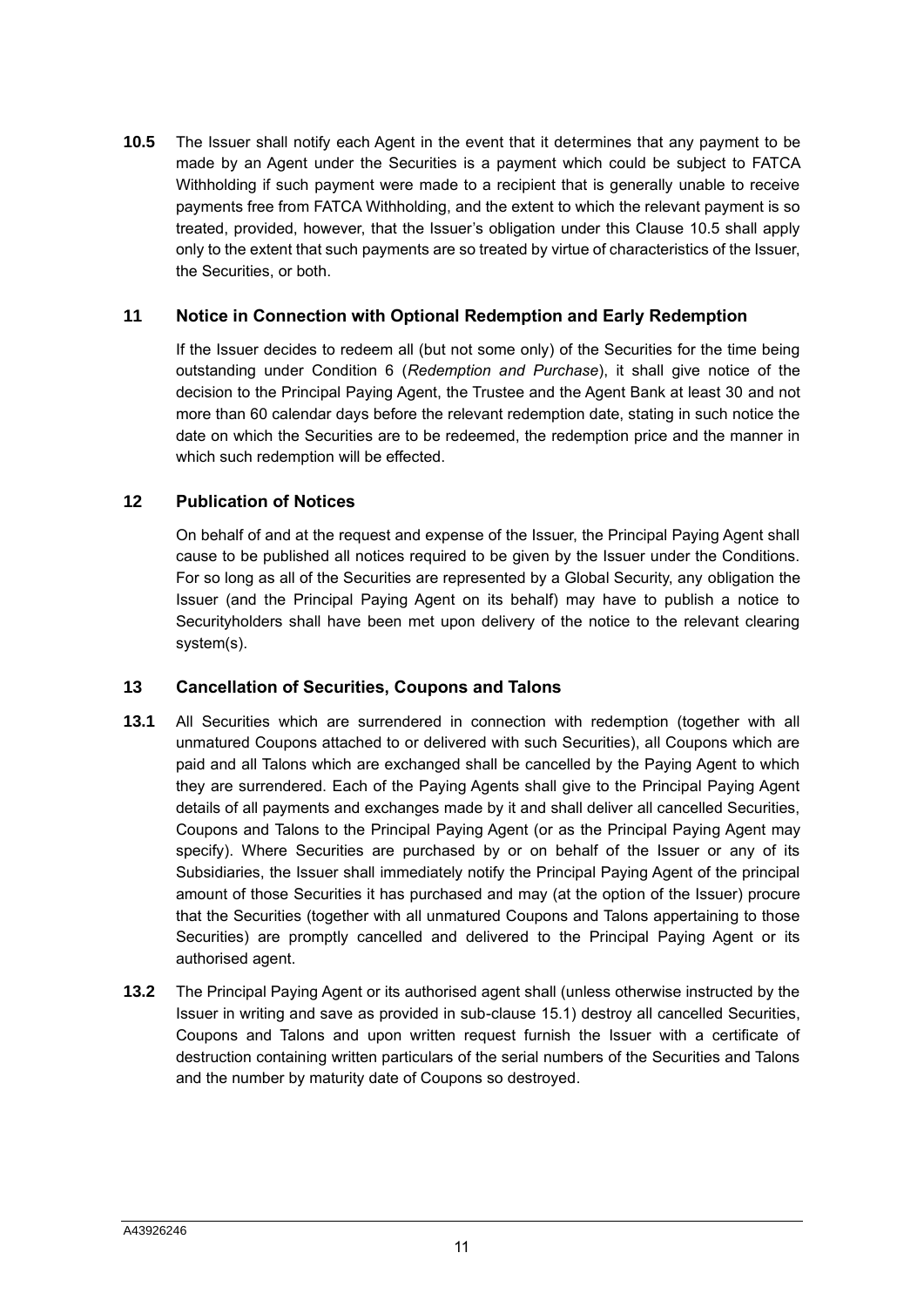# **14 Issue of Replacement Securities, Coupons and Talons and Further Coupon Sheets**

- **14.1** The Issuer shall cause a sufficient quantity of additional forms of Securities, Coupons and Talons and additional Coupon sheets to be available, upon request, to the Principal Paying Agent, at its specified office for the purpose of issuing replacement Securities, Coupons or Talons or further Coupon sheets as provided below.
- **14.2** The Principal Paying Agent shall, subject to and in accordance with Condition 11 (*Replacement of Securities and Coupons*) and the following provisions of this clause, cause to be authenticated and delivered any replacement Securities, Coupons or Talons which the Issuer may determine to issue in place of Securities, Coupons or Talons which have been lost, stolen, mutilated, defaced or destroyed.
- **14.3** In the case of a mutilated or defaced Security, the Principal Paying Agent shall ensure that (unless otherwise covered by such indemnity as the Issuer and Principal Paying Agent may require) any replacement Security only has attached to it Coupons and Talons corresponding to those (if any) attached to the mutilated or defaced Security which is presented for replacement.
- **14.4** The Principal Paying Agent shall obtain verification, in the case of an allegedly lost, stolen or destroyed Security, Coupon or Talon in respect of which the serial number is known, that the Security, Coupon or Talon has not previously been redeemed, paid or exchanged, as the case may be. The Principal Paying Agent shall not issue a replacement Security, Coupon or Talon unless and until the applicant has:
	- **14.4.1** paid such expenses and costs as may be incurred in connection with the replacement;
	- **14.4.2** furnished it with such evidence and indemnity as the Issuer and the Principal Paying Agent may reasonably require; and
	- **14.4.3** in the case of a mutilated or defaced Security, Coupon or Talon, surrendered it to the Principal Paying Agent.
- **14.5** The Principal Paying Agent shall cancel mutilated or defaced Securities, Coupons or Talons in respect of which replacement Securities, Coupons or Talons have been issued pursuant to this clause. The Principal Paying Agent shall upon written request furnish the Issuer with a certificate stating the serial numbers of the Securities, Coupons or Talons received by it and cancelled pursuant to this clause and shall, unless otherwise requested by the Issuer, destroy all those Securities, Coupons and Talons and furnish upon written request the Issuer with a destruction certificate containing the information specified in sub-clause [13.2.](#page-11-2)
- **14.6** The Principal Paying Agent shall, on issuing any replacement Security, Coupon or Talon, forthwith inform the Issuer and the other Paying Agents (if any) of the serial number of the replacement Security, Coupon or Talon issued and (if known) of the serial number of the Security, Coupon or Talon in place of which the replacement Security, Coupon or Talon has been issued. Whenever replacement Coupons are issued under this clause, the Principal Paying Agent shall also notify the other Paying Agents (if any) of the maturity dates of the lost, stolen, mutilated, defaced or destroyed Coupons and of the replacement Coupons issued.
- **14.7** Whenever a Security, Coupon or Talon for which a replacement Security, Coupon or Talon has been issued and the serial number of which is known is presented to a Paying Agent for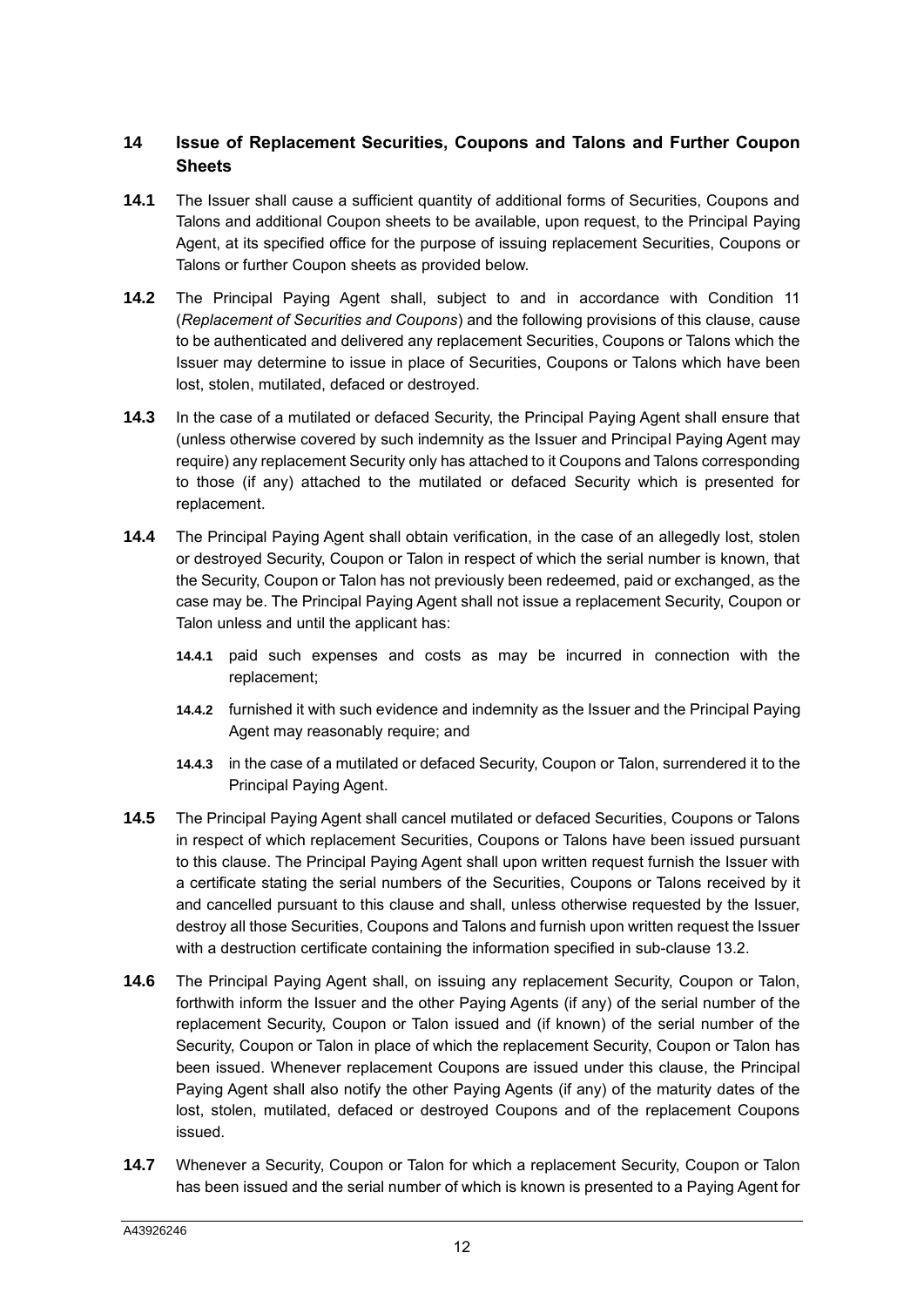payment or exchange, as the case may be, the relevant Paying Agent shall immediately send notice to the Issuer and (if it is not itself the Principal Paying Agent) the Principal Paying Agent.

**14.8** The Paying Agents shall issue further Coupon sheets against surrender of Talons. A Talon so surrendered shall be cancelled by the relevant Paying Agent who (except where such Paying Agent is the Principal Paying Agent) shall inform the Principal Paying Agent of its serial number. Further Coupon sheets issued on surrender of Talons shall carry the same serial number as the surrendered Talon.

#### <span id="page-13-0"></span>**15 Records and Certificates**

- <span id="page-13-1"></span>**15.1** The Principal Paying Agent shall:
	- **15.1.1** keep a full and complete record of all Securities, Coupons and Talons (other than serial numbers of Coupons) and of their redemption, purchase by or on behalf of the Issuer or any of its Subsidiaries, cancellation, exchange or payment (as the case may be) and of all replacement Securities, Coupons or Talons issued in substitution for lost, stolen, mutilated, defaced or destroyed Securities, Coupons or Talons; and
	- **15.1.2** in respect of the Coupons of each maturity, retain (in the case of Coupons other than Talons) until the expiry of 10 years from the Relevant Date in respect of such Coupons either all paid or exchanged Coupons of that maturity or a list of the serial numbers of Coupons of that maturity still remaining unpaid and unexchanged. The Principal Paying Agent shall at all reasonable times within normal business hours make the records and Coupons (if any) available to the Issuer and the Trustee upon reasonable notice.
- **15.2** The Principal Paying Agent shall upon written request give to the Issuer and the Trustee, as soon as reasonably practicable and in any event within four months after the date of redemption, purchase, payment, exchange or replacement of a Security, Coupon or Talon (as the case may be), a certificate stating:
	- **15.2.1** the aggregate principal amount of Securities which have been redeemed and the aggregate amount in respect of Coupons which have been paid;
	- **15.2.2** the serial numbers of those Securities and Talons;
	- **15.2.3** the total number of each denomination by maturity date of those Coupons;
	- **15.2.4** the aggregate amount of interest paid (and the due dates of the payments) on each Global Security;
	- **15.2.5** the aggregate principal amounts of Securities (if any) which have been purchased by or on behalf of the Issuer or any of its Subsidiaries and cancelled (subject to delivery of the Securities to the Principal Paying Agent) and the serial numbers of such Securities in definitive form and the total number of each denomination by maturity date of the Coupons attached to or exchanged or surrendered with the purchased Securities;
	- **15.2.6** the aggregate principal amounts of Securities and the aggregate amounts in respect of Coupons (if applicable) which have been exchanged or surrendered and replaced and the serial numbers of those Securities in definitive form and the total number of each denomination by maturity date of those Coupons surrendered therewith;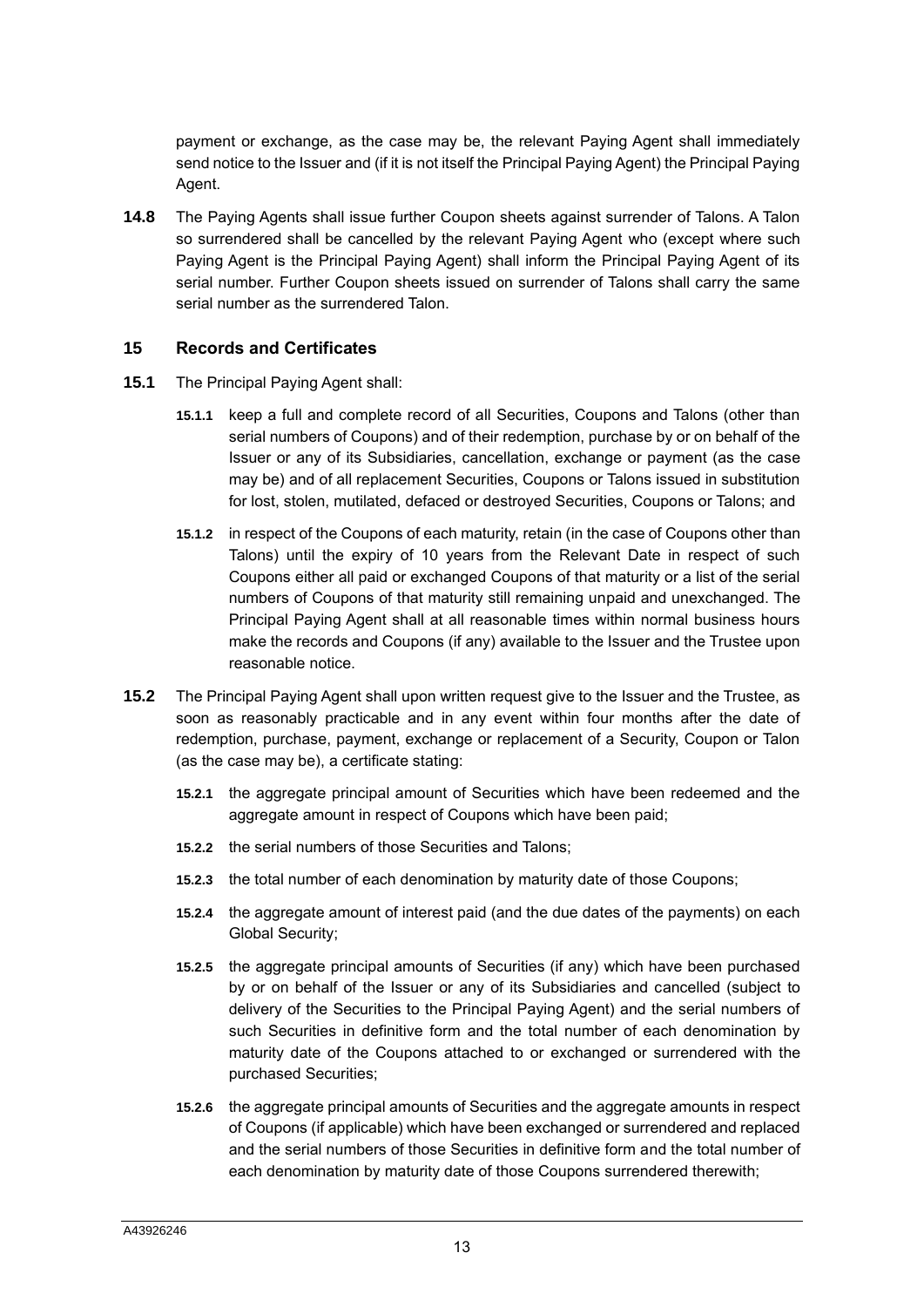- **15.2.7** the total number of each denomination by maturity date of Talons which have been exchanged for further Coupons; and
- **15.2.8** the total number of each denomination by maturity date of unmatured Coupons missing from Securities in definitive form which have been redeemed or surrendered and replaced and the serial numbers of the Securities in definitive form to which the missing unmatured Coupons appertained.
- **15.3** The Principal Paying Agent shall only be required to comply with its obligations under this Clause [15](#page-13-0) in respect of Securities surrendered for cancellation following a purchase of the same by the Issuer or by any of its Subsidiaries to the extent that it has been informed by the Issuer of such purchases in accordance with sub-clause [13.1](#page-11-3) above.

#### **16 Copies of the Trust Deed and this Agreement Available for Inspection**

The Paying Agents shall hold copies of the Trust Deed and this Agreement, together with copies of any other documents expressed to be held by them in the Offering Circular dated 5 March 2021 issued by the Issuer in relation to the Securities, available for inspection. For this purpose, the Issuer shall furnish the Paying Agents with sufficient copies of each of the documents. The Issuer authorises the Agents (at the Agents' sole discretion) to conduct any such inspection by providing electronic copies.

#### **17 Commissions, Fees and Expenses**

- <span id="page-14-0"></span>**17.1** The Issuer shall pay to the Principal Paying Agent such commissions and fees in respect of the services of the Agents under this Agreement (including, for the avoidance of doubt, any services relating to the listing of the Securities) as shall be separately agreed between the Issuer and the Principal Paying Agent from time to time. The Issuer shall not be concerned with the apportionment of payment among the Agents (where applicable).
- **17.2** The Issuer shall also pay to the Principal Paying Agent an amount equal to any value added tax which may be payable in respect of the commissions and fees together with all expenses properly incurred by the Agents in connection with their services under this Agreement.
- **17.3** The Principal Paying Agent shall arrange for payment of the commissions and fees due to the other Agents and arrange for the reimbursement of their expenses promptly after receipt of the relevant moneys from the Issuer. Neither the Issuer nor the Trustee shall be responsible for any payment or reimbursement by the Principal Paying Agent to the other Paying Agents.
- **17.4** At the request of the Principal Paying Agent, the parties to this Agreement may from time to time during the continuance of this Agreement review the commissions and fees agreed initially pursuant to sub-clause [17.1](#page-14-0) with a view to determining whether the parties can mutually agree upon any changes to the commissions and fees.

#### **18 Indemnity**

**18.1** The Issuer shall indemnify each of the Agents against any documented and properly incurred losses, liabilities, costs, claims, actions, demands or expenses (together, "**Losses**") (including, but not limited to, all properly incurred costs, legal fees, charges and expenses (together, "**Expenses**") paid or properly incurred in disputing or defending any Losses), which any of them may incur or which may be made against any of them as a result of or in connection with the appointment of or the exercise of the powers and duties by any Agent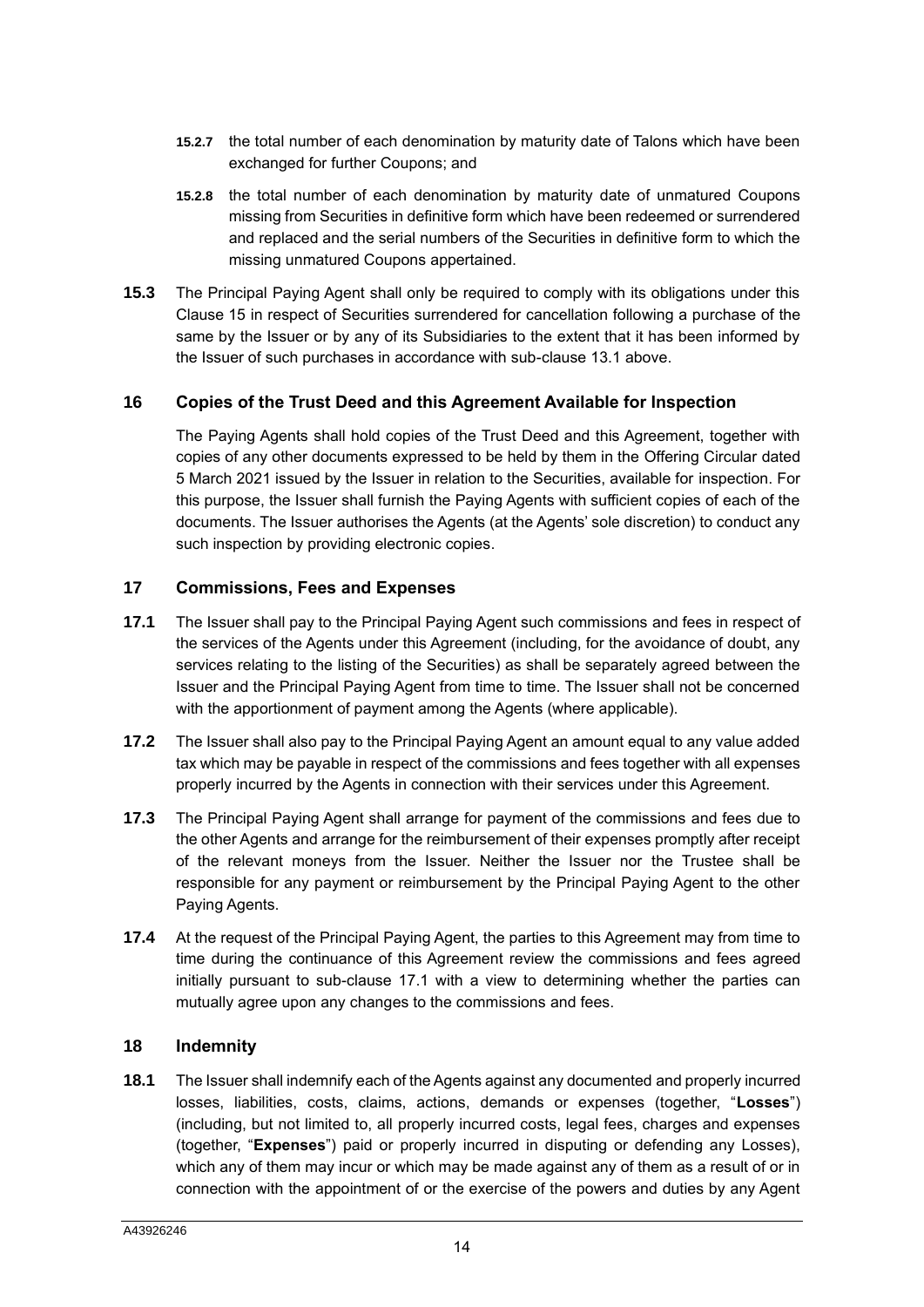under this Agreement except for any Losses or Expenses resulting from such Agent's own wilful misconduct, negligence or fraud or that of its directors, officers or employees or any of them, or the material breach by it of the terms of this Agreement (other than a breach of the terms of this Agreement caused by events beyond the reasonable control of the Agents).

- **18.2** Each of the Paying Agents severally undertakes to indemnify the Issuer against any documented Losses and Expenses which the Issuer may incur as a result of or in connection with such Paying Agent's wilful misconduct, negligence or fraud or that of its directors, officers, employees or any of them, or the material breach by it of the terms of this Agreement (other than a breach of the terms of this Agreement caused by events beyond the reasonable control of the Agents).
- **18.3** Notwithstanding any provision of this Agreement to the contrary, the Agents shall not in any event be liable for any special, indirect, punitive or consequential loss or special damages or other damage of any kind whatsoever or for loss of business, goodwill, opportunity or profit, whether or not foreseeable, even if the Agents have been advised of the likelihood of such loss or damage and regardless of whether the claim for loss or damage is made in negligence, for breach of contract or otherwise.
- **18.4** The indemnities set out above shall survive any termination of this Agreement and the removal or resignation of the Agents.

#### **19 Repayment by Principal Paying Agent**

Sums paid by or by arrangement with the Issuer to the Principal Paying Agent pursuant to the terms of this Agreement shall not be required to be repaid to the Issuer unless and until any Security or Coupon becomes void under the provisions of Condition 9 (*Prescription*) but in that event the Principal Paying Agent shall forthwith repay to the Issuer sums equivalent to the amounts which would otherwise have been payable in respect of the relevant Security or Coupon.

#### **20 Conditions of Appointment**

- **20.1** Save as provided in Clause 7 and in sub-clause 20.3 of this clause, the Principal Paying Agent shall be entitled to deal with money paid to it by the Issuer for the purposes of this Agreement in the same manner as other money paid to a banker by its customers and such moneys shall not be held in accordance with the client money rules of the Financial Conduct Authority and shall not be liable to account to the Issuer for any interest or other amounts in respect of the money. No money held by any Paying Agent need be segregated except as required by law.
- **20.2** Save as provided in Clause [7,](#page-7-0) in acting under this Agreement and in connection with the Securities and the Coupons, the Agents shall act solely as agents of the Issuer and will not assume any obligations towards or relationship of agency or trust or fiduciary duty for or with any of the owners or holders of the Securities or the Coupons.
- **20.3** No Paying Agent shall exercise any right of set-off or lien against the Issuer or any holders of Securities or Coupons in respect of any moneys payable to or by it under the terms of this Agreement.
- **20.4** Except as otherwise permitted in the Conditions or as ordered by a court of competent jurisdiction or required by law or otherwise instructed by the Issuer with the approval of the Trustee, each of the Agents shall be entitled to treat the holder of any Security or Coupon as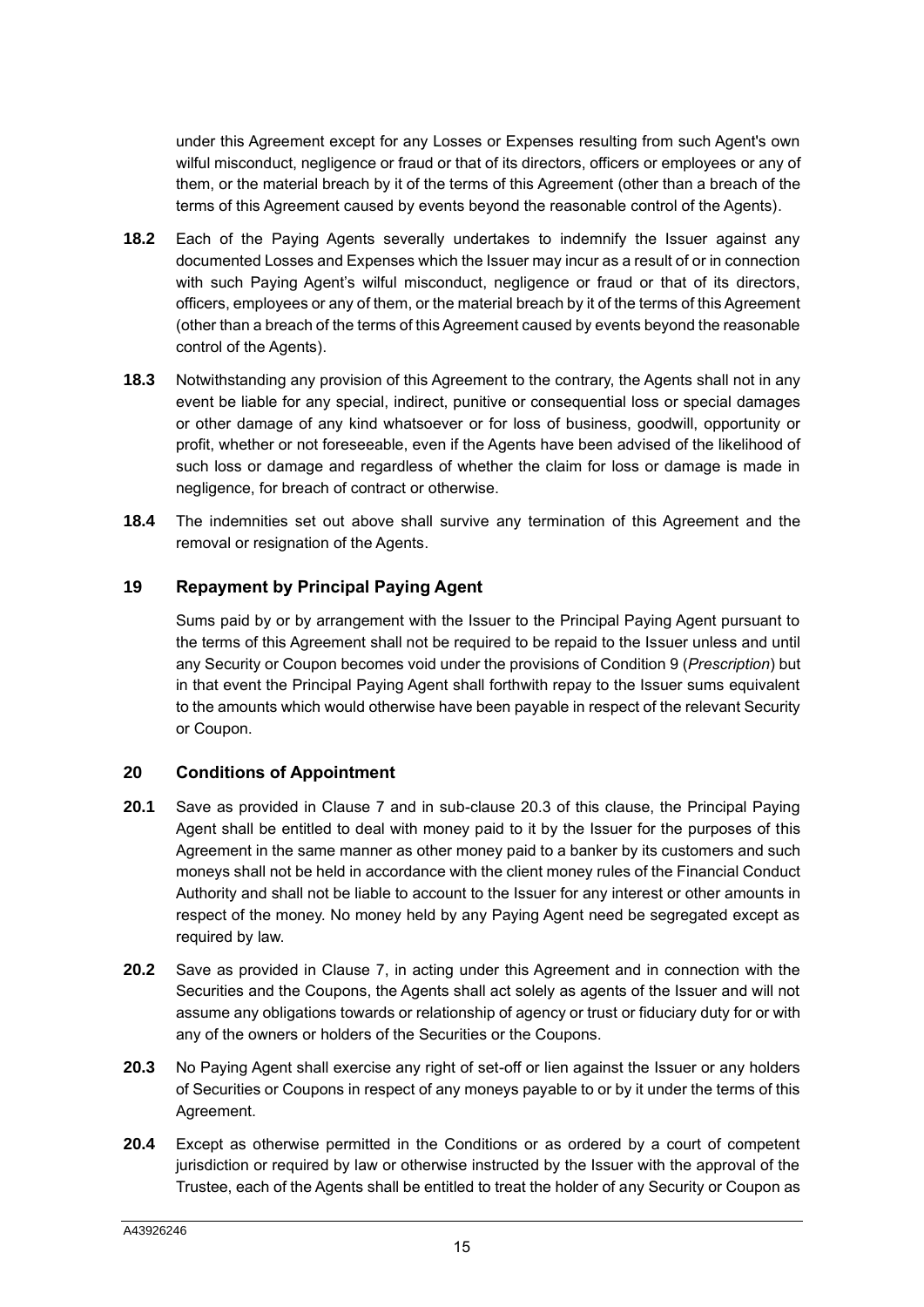the absolute owner for all purposes (whether or not the Security or Coupon shall be overdue and notwithstanding any notice of ownership or other writing on the Security or Coupon or any notice of previous loss or theft of the Security or Coupon).

- **20.5** The Agents shall be obliged to perform such duties and only such duties as are set out in this Agreement and the Securities and no implied duties or obligations shall be read into this Agreement or the Securities against the Agents other than the duty to act honestly and in good faith and to exercise the diligence of a reasonably prudent agent in comparable circumstances.
- **20.6** The Principal Paying Agent may consult with legal and other professional advisers and the opinion of the advisers shall be full and complete protection in respect of action taken, omitted or suffered under this Agreement in good faith and in accordance with the opinion of the advisers.
- **20.7** Each of the Agents shall be protected and shall incur no liability for or in respect of action taken, omitted or suffered in reliance upon any notices, instruction, information, report, request or order from the Issuer, the Trustee or any document which it believes acting in good faith to be genuine and to have been delivered by the proper party or parties or upon written instructions from the Issuer or the Trustee. The Issuer shall provide additional information to the Agents upon request.
- **20.8** Any of the Agents, their officers, directors or employees may become the owner of, or acquire any interest in, Securities or Coupons with the same rights that it or he would have if the Agent concerned were not appointed under this Agreement, and may engage or be interested in any financial or other transaction with the Issuer or the Trustee, and may act on, or as depositary, trustee or agent for, any committee or body of holders of Securities or Coupons or other obligations of the Issuer, as freely as if the Agent were not appointed under this Agreement.
- **20.9** The Principal Paying Agent shall not be under any obligation risk or expend its own funds or to take any action under this Agreement which it expects will result in any expense or liability accruing to it, the payment of which within a reasonable time is not, in its opinion, assured to it.
- **20.10** Each party shall provide as soon as reasonably practicable on request to any Agent such information as it shall reasonably require for the purpose of the discharge or exercise of its duties herein.
- **20.11** No Agent shall be under any obligation to monitor or supervise, enquire about or satisfy itself as to the functions or act of any of the parties and shall be entitled to assume, in the absence of express notice in writing to the contrary, that each other party is properly performing and complying with its obligations under the documents to which it is party and that no event has occurred whereby the Securities have become due and payable. No Agent shall be liable for a breach by any other party to a Transaction Document, or the occurrence of any such event.
- **20.12** No Agent shall be obliged to do anything that would or might in its reasonable opinion be contrary to any law of any jurisdiction or any directive or regulation of any agency of any state or any internal policy relating to "know your customer" requirements or anti-money laundering or which would or might otherwise render it liable to any person or cause it to act in a manner which might prejudice its interests and may do anything which is, in its reasonable opinion, necessary to comply with any such law, directive or regulation or internal policy.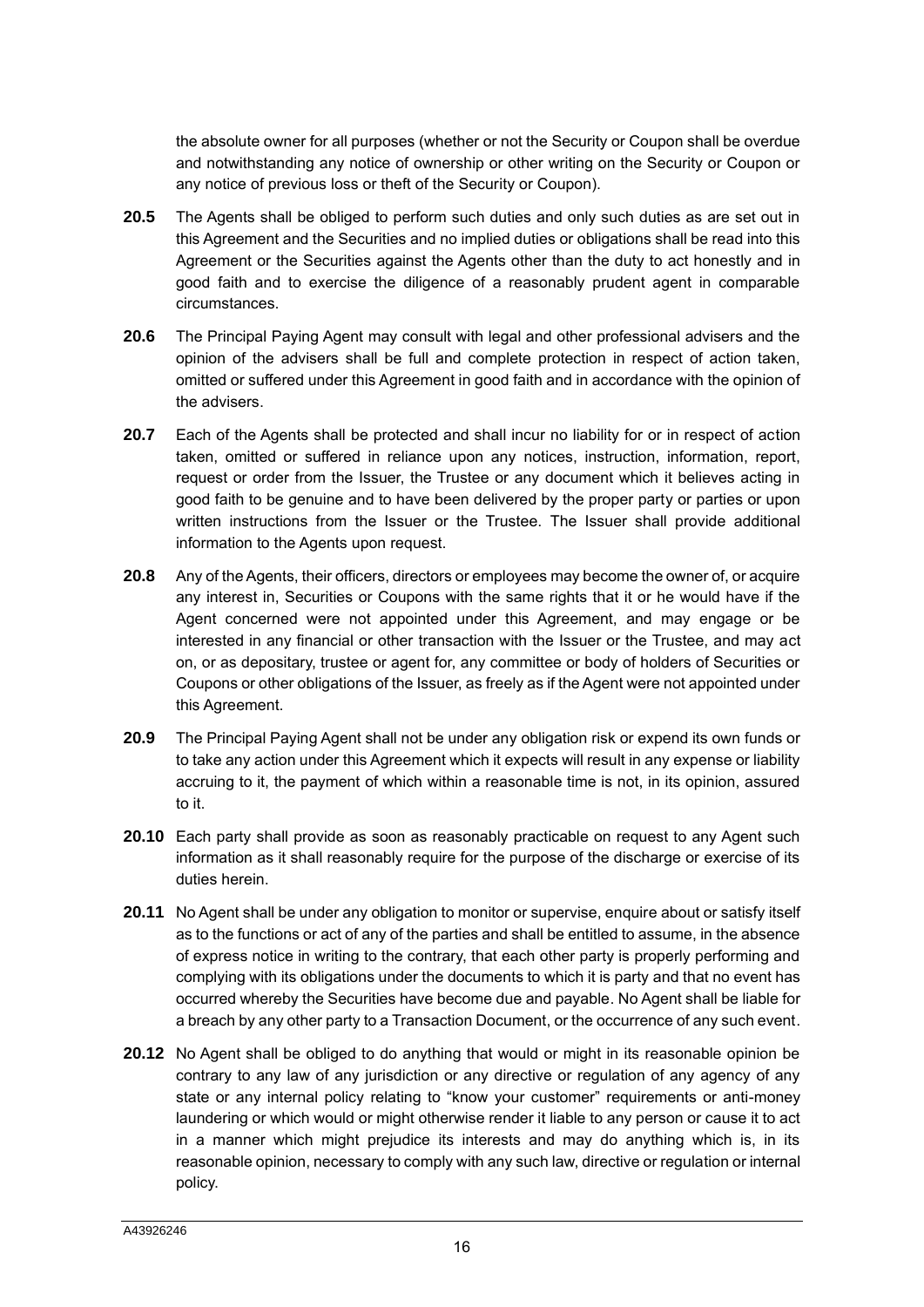- **20.13** Each Agent may employ and pay an agent or delegate selected by it to transact or conduct, or concur in transacting or conducting, any business or to do or concur in doing all acts required to be done by that Agent and, provided that the Agent shall have exercised reasonable care in the selection of any such agent or delegate, the Agent shall not be in any way responsible for any liability incurred by reason of any misconduct or default on the part of any such agent or delegate or be bound to supervise the proceedings or acts of any such agent or delegate.
- **20.14** Whenever in the performance of its duties under this Agency Agreement or the Conditions, an Agent shall deem it reasonably desirable that any matter be established by the Issuer or any other party prior to taking any action or refraining from any action of suffering any action under this Agency Agreement, the matter shall be deemed to be conclusively established by a certificate signed by two directors of the Issuer or the Trustee and delivered to the relevant Agent and the certificate shall be a full authorisation to such Agent for any action taken or not taken or suffered in good faith by it under the provisions of this Agreement in reliance upon the certificate.
- **20.15** Notwithstanding anything to the contrary in the Trust Deed or the Agency Agreement, the Agents shall not be liable to any person for any matter or thing done or omitted in any way in connection with the Trust Deed or Agency Agreement save in relation to its own negligence, wilful misconduct or fraud or that of its directors, officers or employees or any of them, or the material breach by it of the terms of this Agreement (other than a breach of the terms of this Agreement caused by events beyond the reasonable control of the Agents).
- **20.16** Notwithstanding anything in this Agreement to the contrary, the Agents shall not be responsible or liable for any delay or failure to perform under this Agreement or for any losses resulting, in whole or in part, from or caused by any event beyond the reasonable control of the Agents including without limitation: strikes, work stoppages, acts of war, terrorism, epidemic, acts of God, governmental actions, exchange or currency controls or restrictions, devaluations or fluctuations, interruption, loss or malfunction of utilities, communications or any computer (software or hardware) services, the application of any law or regulation in effect now or in the future, or any event in the country in which the relevant duties under this Agreement are performed, (including, but not limited to, nationalisation, expropriation or other governmental actions, regulation of the banking or securities industry, sanctions imposed at national or international level or market conditions) which may affect, limit, prohibit or prevent the performance in full or in part of such duties until such time as such law, regulation or event shall no longer affect, limit, prohibit or prevent such performance (in full or in part) and in no event shall the Agents be obliged to substitute another currency for a currency whose transferability, convertibility or availability has been affected, limited, prohibited or prevented by such law, regulation or event.

# **21 Communication With Agents**

A copy of all communications relating to the subject matter of this Agreement between the Issuer or the Trustee and any of the Agents other than the Principal Paying Agent shall be sent to the Principal Paying Agent.

#### <span id="page-17-1"></span>**22 Termination of Appointment**

<span id="page-17-0"></span>**22.1** The Issuer may, with the prior written approval of the Trustee, terminate the appointment of any Agent at any time and/or appoint additional or other Agents by giving to the Agent whose appointment is concerned and, where appropriate, the Principal Paying Agent at least 60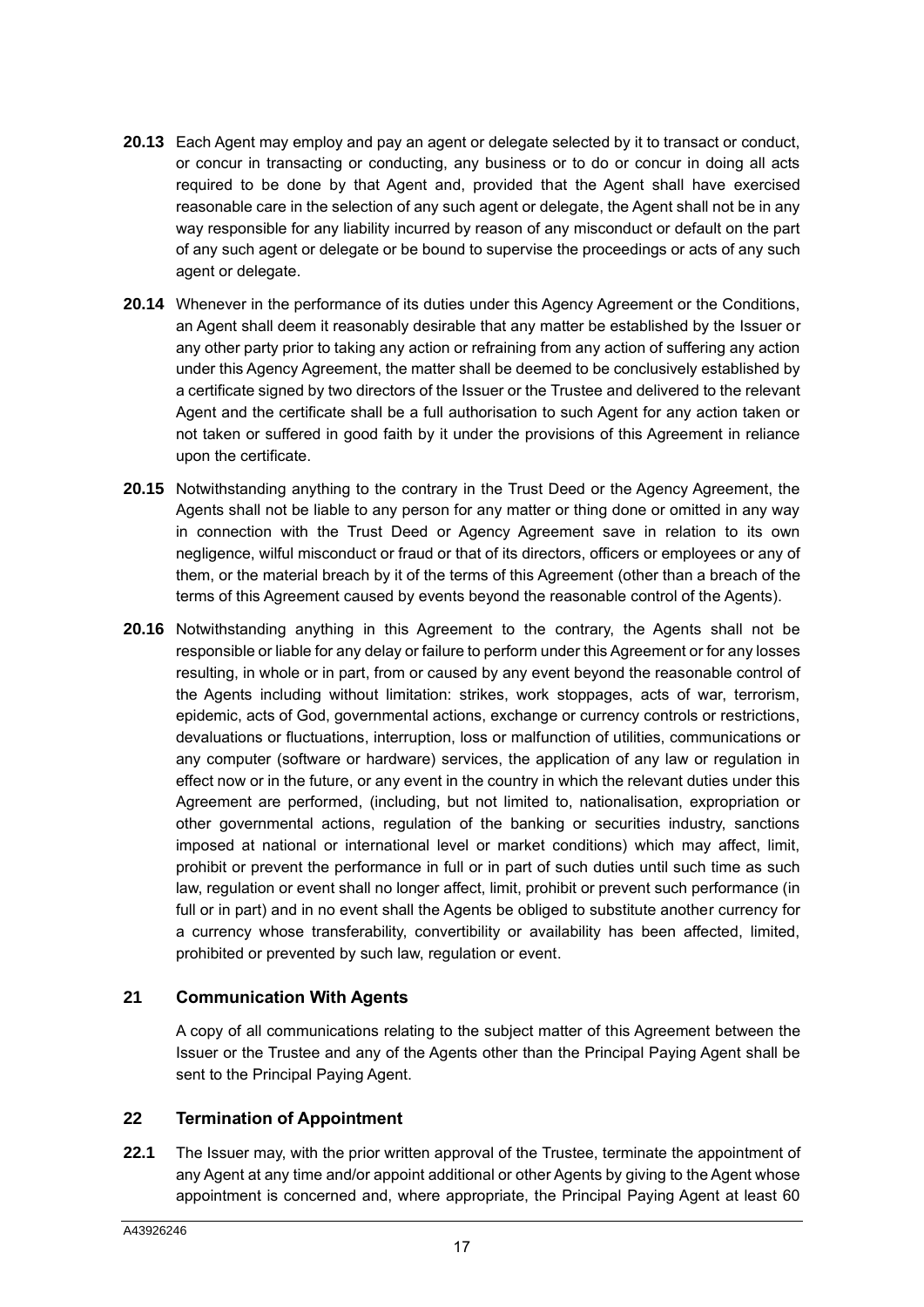days prior written notice to that effect provided that so long as any of the Securities is outstanding:

- **22.1.1** in the case of a Paying Agent, the notice shall not expire less than 45 days before any due date for the payment of interest; and
- **22.1.2** notice shall be given under Condition 12 (*Notices*) at least 30 days before the removal or appointment of a Paying Agent.
- <span id="page-18-0"></span>**22.2** Notwithstanding the provisions of sub-clause [22.1,](#page-17-0) if at any time:
	- **22.2.1** an Agent becomes incapable of acting, or is adjudged bankrupt or insolvent, or files a voluntary petition in bankruptcy or makes an assignment for the benefit of its creditors or consents to the appointment of an administrator, liquidator or administrative or other receiver of all or any substantial part of its property, or if an administrator, liquidator or administrative or other receiver of it or of all or a substantial part of its property is appointed, or it admits in writing its inability to pay or meet its debts as they may mature or suspends payment of its debts, or if an order of any court is entered approving any petition filed by or against it under the provisions of any applicable bankruptcy or insolvency law or if a public officer takes charge or control of the Agent or of its property or affairs for the purpose of rehabilitation, administration or liquidation; or
	- **22.2.2** in the case of the Agent Bank, it fails to determine and/or publish the Calculations as provided in the Conditions and this Agreement,

the Issuer may, with the prior written approval of the Trustee, forthwith without notice, terminate the appointment of the relevant Agent, in which event (save with respect to the termination of the appointment of the Agent Bank) notice shall be given to the Securityholders under Condition 12 (*Notices*) as soon as is practicable.

- **22.3** The termination of the appointment of an Agent under this Agreement shall not entitle the Agent to any amount by way of compensation but shall be without prejudice to any amount then accrued due.
- <span id="page-18-1"></span>**22.4** All or any of the Agents may resign their respective appointments under this Agreement at any time (without giving any reason and without liability for any costs incurred in connection therewith) by giving to the Issuer and, where appropriate, the Principal Paying Agent at least 60 days' prior written notice to that effect provided that, so long as any of the Securities is outstanding, the notice shall not, in the case of a Paying Agent, expire less than 45 days before any due date for the payment of interest. Following receipt of a notice of resignation from a Paying Agent, the Issuer shall promptly, and in any event not less than 30 days before the resignation takes effect, give notice to the Securityholders under Condition 12 (*Notices*). If the Principal Paying Agent or Agent Bank shall resign or be removed pursuant to subclauses [22.1](#page-17-0) or [22.2](#page-18-0) above or in accordance with this sub-clause [22.4,](#page-18-1) the Issuer shall promptly and in any event within 30 days appoint a successor in accordance with sub-clause [22.1.](#page-17-0) If the Issuer fails to appoint a successor within such period, the Principal Paying Agent or Agent Bank may select (at the cost of the Issuer) a leading bank approved by the Trustee to act as Principal Paying Agent or Agent Bank hereunder and the Issuer shall appoint that bank as the successor Principal Paying Agent or Agent Bank.
- **22.5** Notwithstanding the provisions of sub-clauses [22.1,](#page-17-0) [22.2](#page-18-0) and [22.4,](#page-18-1) so long as any of the Securities is outstanding, the termination of the appointment of an Agent (whether by the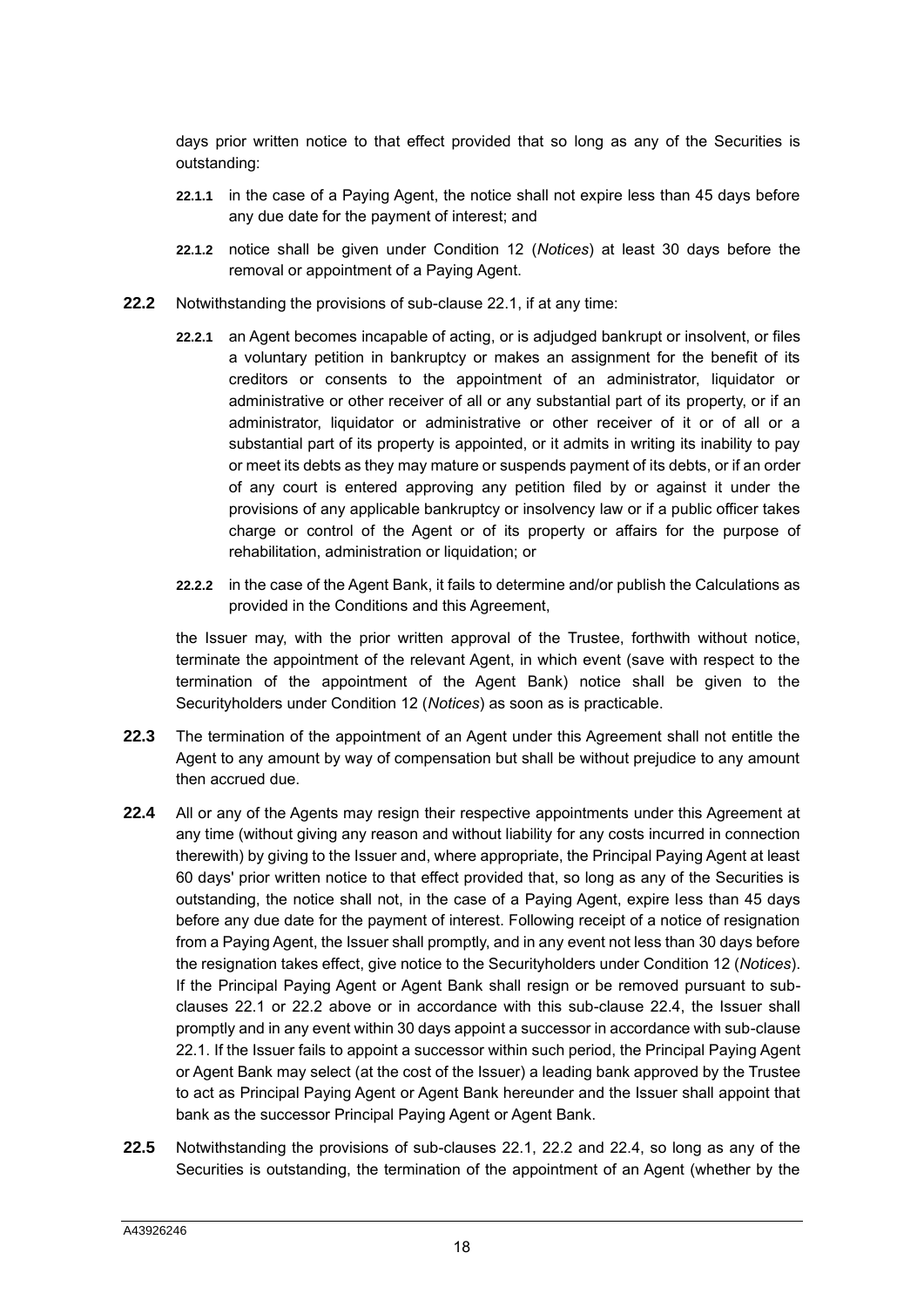Issuer or by the resignation of the Agent) shall not be effective unless upon the expiry of the relevant notice there is:

- **22.5.1** a Principal Paying Agent;
- **22.5.2** a Paying Agent in a jurisdiction within Europe, other than the jurisdiction in which the Issuer is incorporated; and
- **22.5.3** an Agent Bank.
- **22.6** Any successor Agent shall execute and deliver to its predecessor, the Issuer and, where appropriate, the Principal Paying Agent an instrument accepting the appointment under this Agreement, and the successor Agent, without any further act, deed or conveyance, shall become vested with all the authority, rights, powers, trusts, immunities, duties and obligations of the predecessor with like effect as if originally named as an Agent.
- **22.7** If the appointment of a Paying Agent under this Agreement is terminated (whether by the Issuer or by the resignation of the Paying Agent), the Paying Agent shall on the date on which the termination takes effect deliver to its successor Paying Agent (or, if none, the Principal Paying Agent) all Securities and Coupons surrendered to it but not yet destroyed and all copies of records concerning the Securities and Coupons maintained by it (except such documents and records as it is obliged by law or regulation to retain or not to release) and pay to its successor Paying Agent (or, if none, to the Principal Paying Agent) the amounts (if any) held by it in respect of Securities or Coupons which have become due and payable but which have not been presented for payment, but shall have no other duties or responsibilities under this Agreement.
- **22.8** If the Principal Paying Agent or any of the other Paying Agents shall change its specified office, it shall give to the Issuer, the Trustee and, where appropriate, the Principal Paying Agent not less than 45 days prior written notice to that effect giving the address of the new specified office. As soon as practicable thereafter and in any event at least 30 days before the change, the Principal Paying Agent shall give to the Securityholders on behalf of and at the expense of the Issuer notice of the change and the address of the new specified office under Condition 12 (*Notices*).
- **22.9** A corporation into which any Agent for the time being may be merged or converted or a corporation with which the Agent may be consolidated or a corporation resulting from a merger, conversion or consolidation to which the Agent shall be a party shall, to the extent permitted by applicable law, be the successor Agent under this Agreement without the execution or filing of any paper or any further act on the part of any of the parties to this Agreement. Notice of any merger, conversion or consolidation shall forthwith be given to the Issuer, the Trustee and, where appropriate, the Principal Paying Agent.

#### **23 Meetings of Securityholders**

- <span id="page-19-0"></span>**23.1** The provisions of Schedule 3 to the Trust Deed shall apply to meetings of the Securityholders and shall have effect in the same manner as if set out in this Agreement.
- **23.2** Without prejudice to sub-claus[e 23.1,](#page-19-0) each of the Paying Agents shall, on the request of any holder of Securities, issue voting certificates if so required by the Trustee, with reasonable proof satisfactory to the Trustee of their due execution on behalf of the Paying Agent under the provisions of Schedule 3 to the Trust Deed and shall forthwith give notice to the Issuer and the Trustee of any revocation or amendment of a voting certificate or block voting instruction. Each Paying Agent shall keep a full and complete record of all voting certificates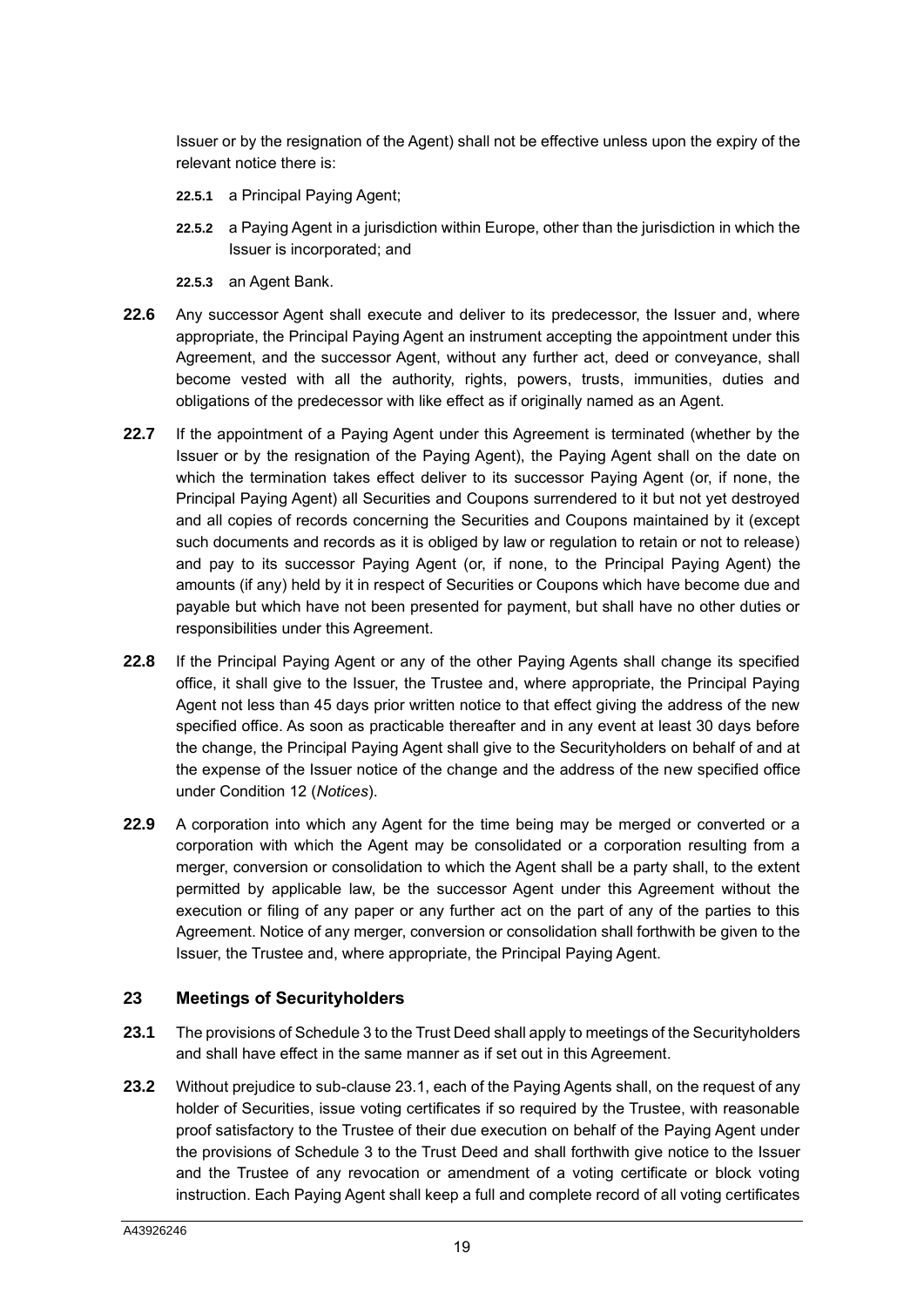and block voting Instructions issued by it and shall, not less than 24 hours before the time appointed for holding any meeting or adjourned meeting, deposit at such place as the Trustee shall designate or approve full particulars of all voting certificates and block voting instructions issued by it in respect of any meeting or adjourned meeting.

#### **24 Definitions**

As used herein:

- (a) the expression "**Trustee**" means and includes any trustee or trustees of the Trust Deed;
- (b) the expressions "**Principal Paying Agent**", "**Paying Agents**", "**Agent Bank**" and "**Agents**" mean and include each Principal Paying Agent, Paying Agent, Agent Bank and Agent from time to time appointed to exercise the powers and undertake the duties hereby conferred and imposed upon the Principal Paying Agent, Paying Agents, Agent Bank and Agents and notified to the Securityholders in accordance with Clause [22;](#page-17-1) and
- (c) the expression "**specified office**" means the offices specified in Clause [25](#page-20-0) or such other specified offices as may from time to time be duly notified pursuant to that clause.

#### <span id="page-20-0"></span>**25 Notices**

**25.1** Any notice required to be given under this Agreement to any of the parties shall be in English and shall delivered by electronic email, in person, sent pre-paid post (first class if inland, first class airmail if overseas) or by facsimile addressed to: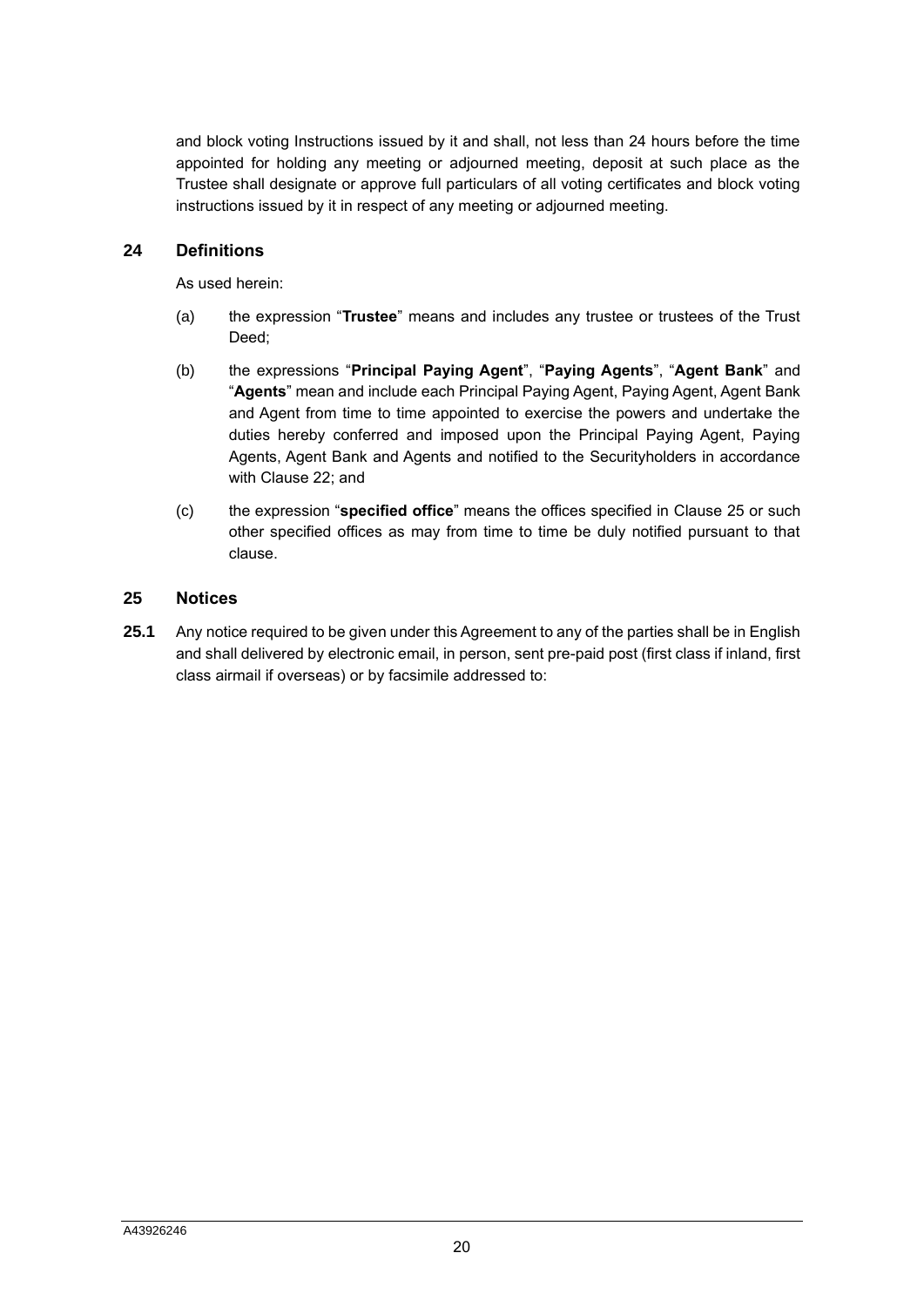| The Issuer: | <b>ENEL</b> - Società per Azioni                   |                                                                                  |
|-------------|----------------------------------------------------|----------------------------------------------------------------------------------|
|             | Viale Regina Margherita 137<br>00198 Rome<br>Italy |                                                                                  |
|             | Facsimile No:                                      | +39 06 8305 7100                                                                 |
|             | Email:                                             | capital.markets@enel.com                                                         |
|             |                                                    | nicole.dellavedova@enel.com                                                      |
|             |                                                    | leonardo.vagaggini@enel.com                                                      |
|             |                                                    | giovanni.niero@enel.com                                                          |
|             |                                                    | laura.mantellassi@enel.com                                                       |
|             | Attention:                                         | Nicole Della Vedova, Laura<br>Mantellassi, Leonardo Vagaggini,<br>Giovanni Niero |

| The Trustee: | <b>BNY Mellon Corporate Trustee Services Limited</b> |                                                      |  |
|--------------|------------------------------------------------------|------------------------------------------------------|--|
|              | One Canada Square<br>London E14 5AL                  |                                                      |  |
|              | United Kingdom                                       |                                                      |  |
|              | Facsimile No:                                        | +44 (0) 20 7964 2509                                 |  |
|              | Attention:                                           | <b>Trustee Administration Manager</b><br><b>ENEL</b> |  |

| and the Agent Bank: | The Principal Paying Agent The Bank of New York Mellon, London Branch |                                                   |
|---------------------|-----------------------------------------------------------------------|---------------------------------------------------|
|                     | Facsimile No:                                                         | +44 (0) 20 7964 2533<br>Copy to: +44 1202 689 660 |
|                     | Attention:                                                            | <b>Corporate Trust Administration ENEL</b>        |

or such other address, e-mail address or number of which notice in writing has been given to the other parties to this Agreement under the provisions of this clause.

Any such notice shall take effect, if sent by electronic mail, on the day of sending (provided no failed delivery message is received), if delivered in person, at the time of delivery, if sent by post, three days in the case of inland post or seven days in the case of overseas post after despatch, and, in the case of facsimile, 24 hours after the time of despatch, provided that in the case of a notice given by facsimile transmission such notice shall forthwith be confirmed by post. The failure of the addressee to receive such confirmation shall not invalidate the relevant notice given by facsimile.

**25.2** The parties hereto accept that some permitted methods of communication are not secure, such as, but without limitation, by facsimile or email or communications delivered through BNY Mellon Connect, CIDD, Nexen or any alternative electronic platform used to submit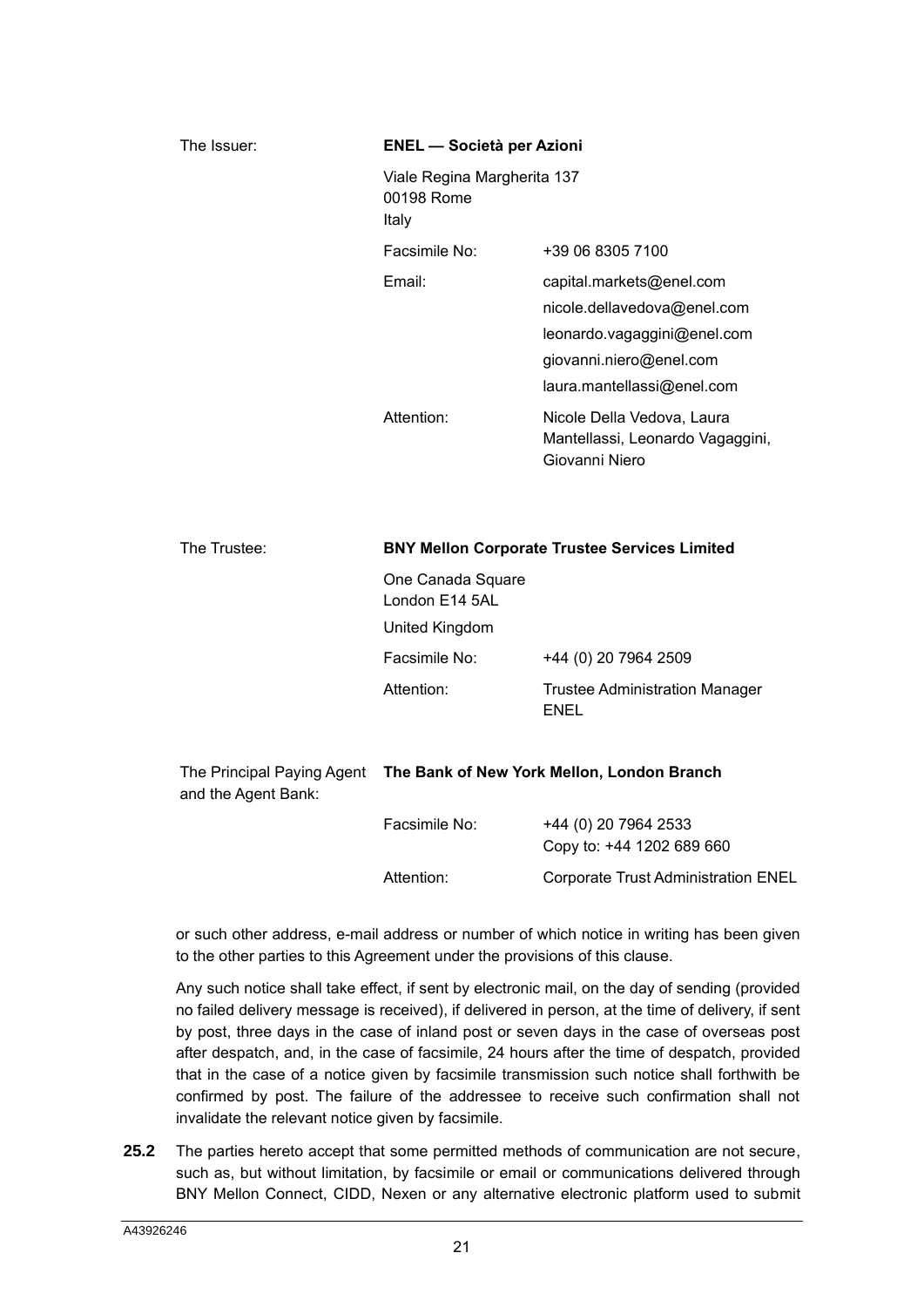instructions or other communications and the Agents or any other entity of The Bank of New York Mellon Group shall incur no liability for receiving Instructions or other communications believed by it to have been sent or given by an Authorised Person or an appropriate party to the transaction (or authorised representative thereof) or for transmitting data to the Issuer via any such non-secure method.

**25.3** The Issuer or authorised officer of the Issuer shall use all reasonable endeavours to ensure that Instructions transmitted to the Agents or any other entity of The Bank of New York Mellon Group pursuant to this Agreement are complete and correct. Any Instructions shall be conclusively deemed to be valid Instructions from the Issuer or authorised officer of the Issuer to the Agent or any other entity of The Bank of New York Mellon Group for the purposes of this Agreement.

#### **26 Taxes and Stamp Duties**

The Issuer agrees to pay any and all stamp and other documentary taxes or duties which may be payable in connection with the execution, delivery, performance and enforcement of this Agreement by any Agent other than in *caso d'uso*, *enunciazione* or voluntary registration pursuant to, respectively, articles 6, 22, 8 of Presidential Decree number 131 of 26 April 1986., which does not relate to enforcement of this Agreement or the protection of the relevant Agent's personal rights.

#### **27 Sanctions**

- **27.1** The Issuer represents and warrants that none of the Issuer, nor (to the best of the knowledge of the Issuer) any of its subsidiaries (within the meaning of Articles 2359(1) and 2359(2) of the Italian Civil Code and of Article 93 of Legislative Decree No. 58 of 24 February 1998, as amended), directors or officers is the target or subject of sanctions enforced by the US Government, (including the Office of Foreign Assets Control of the U.S. Department of the Treasury ("**OFAC**")), the United Nations Security Council, the European Union or Her Majesty Treasury of the United Kingdom (together the "**Sanctions**"); and the Issuer will not use any payments made pursuant to this Agreement, (i) for the purpose of financing the activities of any person or entity that,, at the time of such financing, is subject to any Sanctions, (ii) to fund or knowingly facilitate any activities of or business with any country or territory that is the target or subject of Sanctions that broadly prohibit or restrict dealings with such country or territory, or (iii) to act in any other manner that will result in a violation of Sanctions.
- **27.2** Clause 27.1 will not apply if and to the extent that it is or would be unenforceable by reason of breach of (i) any provision of Council Regulation (EC) No 2271/96 of 22 November 1996 (or any law or regulation implementing such Regulation in any member state of the EEA or the United Kingdom) or (ii) any similar blocking or anti-boycott law.

#### **28 Counterparts**

This Agreement may be executed in any number of counterparts, all of which, taken together, shall constitute one and the same agreement and any party may enter into this Agreement by executing a counterpart.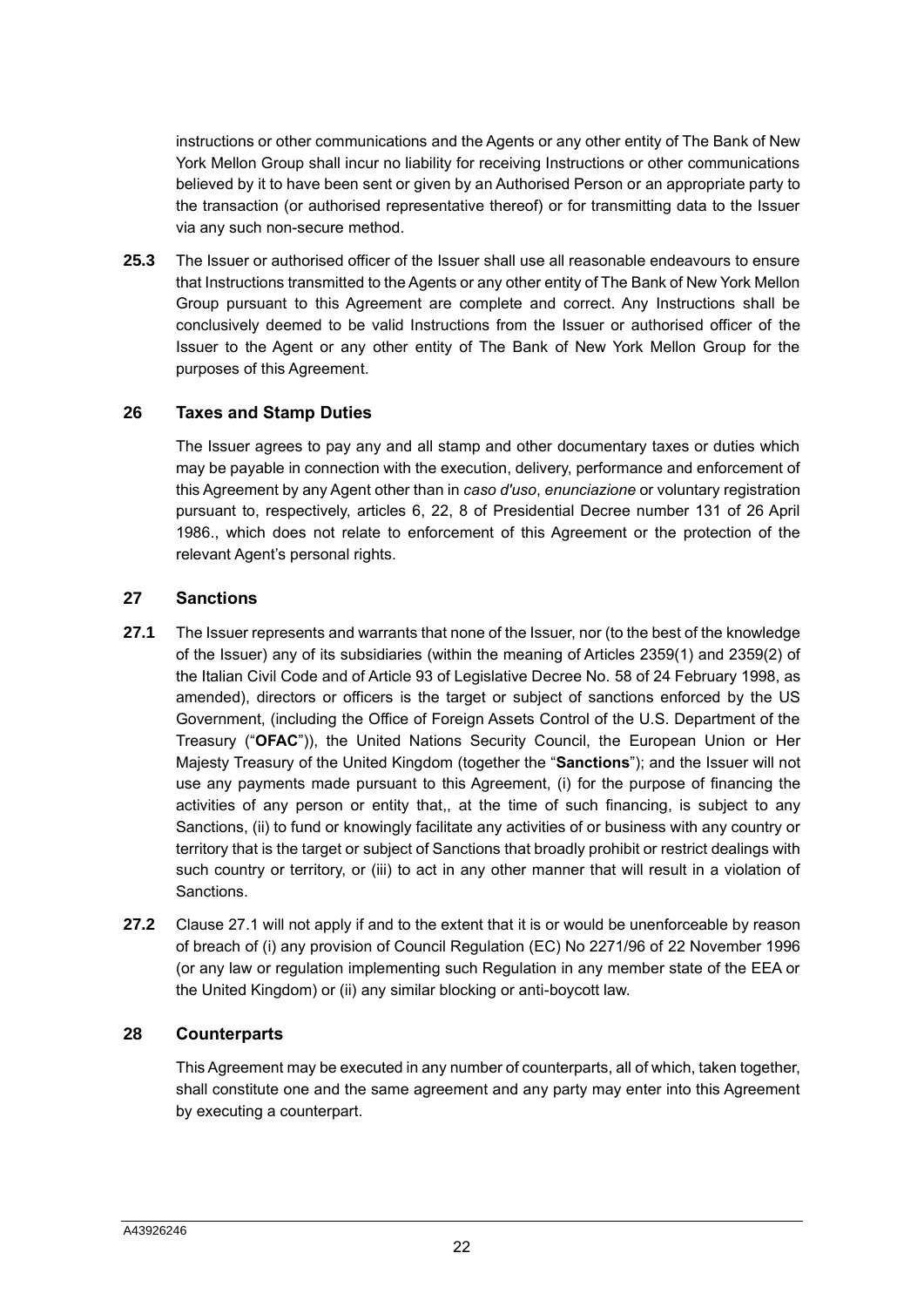#### **29 Descriptive Headings**

The descriptive headings in this Agreement are for convenience of reference only and shall not define or limit the provisions of this Agreement.

#### **30 Governing Law and Submission to Jurisdiction**

- **30.1** This Agreement and any non-contractual obligations arising out of or in connection with this Agreement are governed by, and shall be construed in accordance with, the laws of England.
- **30.2** The Parties agree that the courts of England are to have jurisdiction to settle any dispute which may arise out of or in connection with this Agreement (including any dispute relating to any non-contractual obligations arising out of or in connection with this Agreement) (the "**Proceedings**") and accordingly submits to the exclusive jurisdiction of the English courts.
- **30.3** The Parties waive any objection to the courts of England on the grounds that they are an inconvenient or inappropriate forum.
- **30.4** The Issuer appoints Law Debenture Corporate Services Limited at its registered office at 100 Wood Street, London EC2V 7EX for the time being as its agent for service of process in England in respect of any Proceedings and undertakes that in the event of it ceasing so to act it will appoint such other person as the Trustee may approve as its agent for that purpose.
- **30.5** The Issuer:
	- **30.5.1** agrees to procure that, so long as any of the Securities remain liable to prescription, there shall be in force an appointment of such a person approved by the Trustee with an office in London with authority to accept service as aforesaid;
	- **30.5.2** agrees that failure by any such person to give notice of such service of process to the Issuer shall not impair the validity of such service or of any judgment based thereon; and
	- **30.5.3** agrees that nothing in this Agreement shall affect the right to serve process in any other manner permitted by law.

#### **31 Amendments**

This Agreement may be amended by all of the parties, without the consent of any Securityholder or Couponholder, either:

- (a) for the purpose of curing any ambiguity or of curing, correcting or supplementing any manifest or proven error or any other defective provision contained in this Agreement; or
- (b) in any other manner which the parties may mutually deem necessary or desirable and which shall not be inconsistent with the Conditions and shall not, in the opinion of the Trustee, be materially prejudicial to the interests of the Securityholders.

#### **32 Third Party Rights**

No rights are conferred on any person under the Contracts (Rights of Third Parties) Act 1999 to enforce any term of this Agreement, but this does not affect any right or remedy of any person which exists apart from that Act.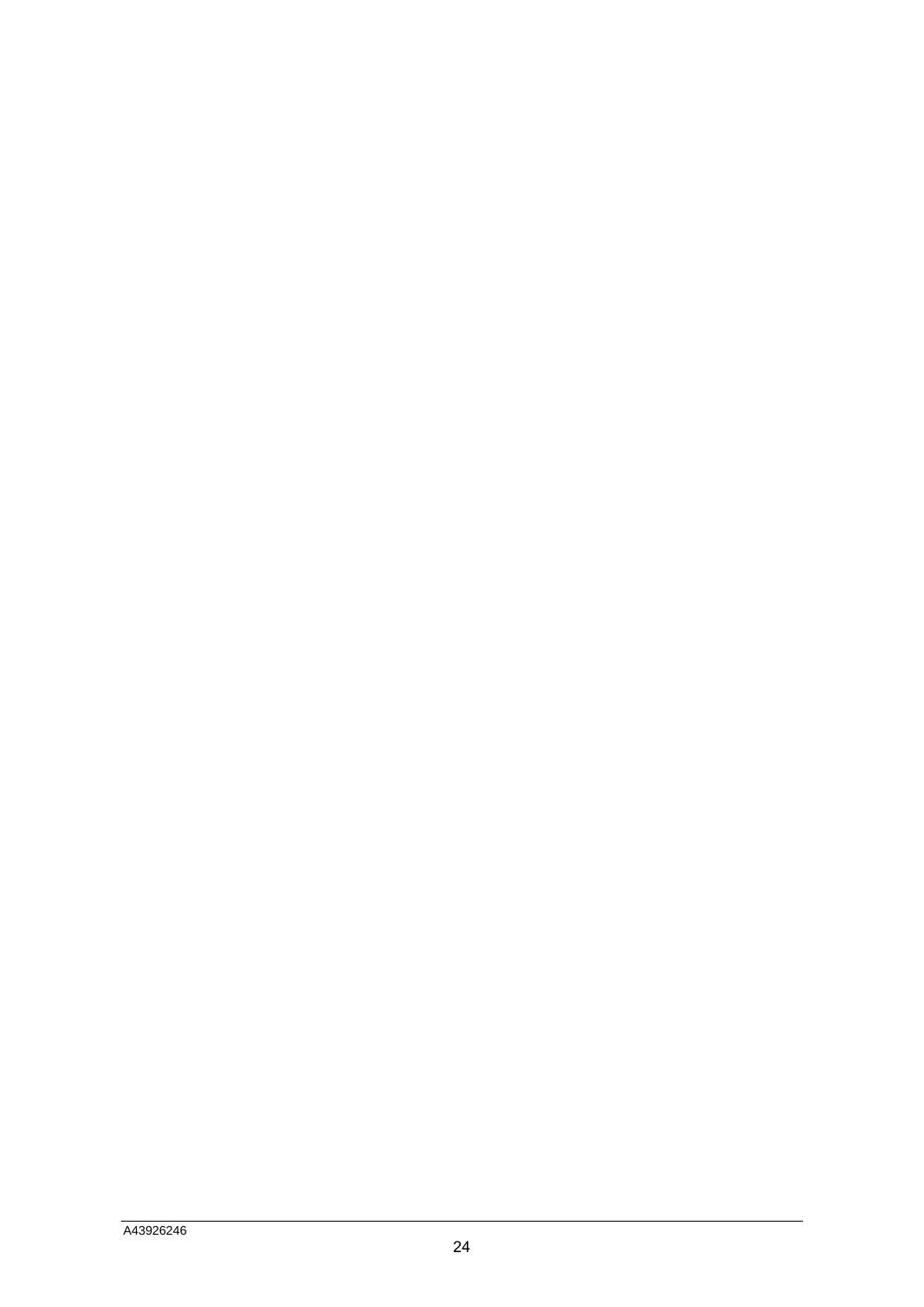# **Schedule 1 Form of Notice**

#### **ENEL – Società per Azioni**

<span id="page-25-0"></span>€1,000,000,000 Perpetual 9.5 Year Non-Call Capital Securities (ISIN: XS2312746345)

#### (the "**Securities**")

[*Notice to be provided by the Agent Bank to ENEL – Società per Azioni as Issuer, BNY Mellon Corporate Trustee Services Limited as Trustee, The Bank of New York Mellon, London Branch as Principal Paying Agent and (so long as the Securities are listed thereon) any stock exchange or other relevant authority (and so long as the Securities are in global form, each of Euroclear and Clearstream, Luxembourg)*]

Notice is hereby given by The Bank of New York Mellon, London Branch in its capacity as Agent Bank pursuant to clause [9.3](#page-8-2) of the Paying Agency Agreement (the "**Agency Agreement**") dated 8 March 2021 among ENEL – Società per Azioni (the "**Issuer**"), BNY Mellon Corporate Trustee Services Limited (the "**Trustee**") and The Bank of New York Mellon, London Branch as Principal Paying Agent and Agent Bank **as follows**:

#### [*Use Option 1 or Option 2 below as appropriate*]

[*Option 1 in relation to Clause [9.3.1](#page-8-0) -* In relation to the Reset Period from and including [*insert date*] to but excluding [*insert date*],

- (a) the EUR 5 year Swap Rate is  $\left[ \bullet \right]$ ;
- (b) the Prevailing Interest Rate is [●]; and
- (c) the amount of interest payable on [*insert relevant Interest Payment Date*] is €[●] per €100,000.]

[*Option 2 in relation to Clause [9.3.3](#page-9-0) - insert details of any other rate or amount to be calculated or determined or any rate, amount or quotation to be obtained by the Agent Bank under the Terms and Conditions of the Securities.*]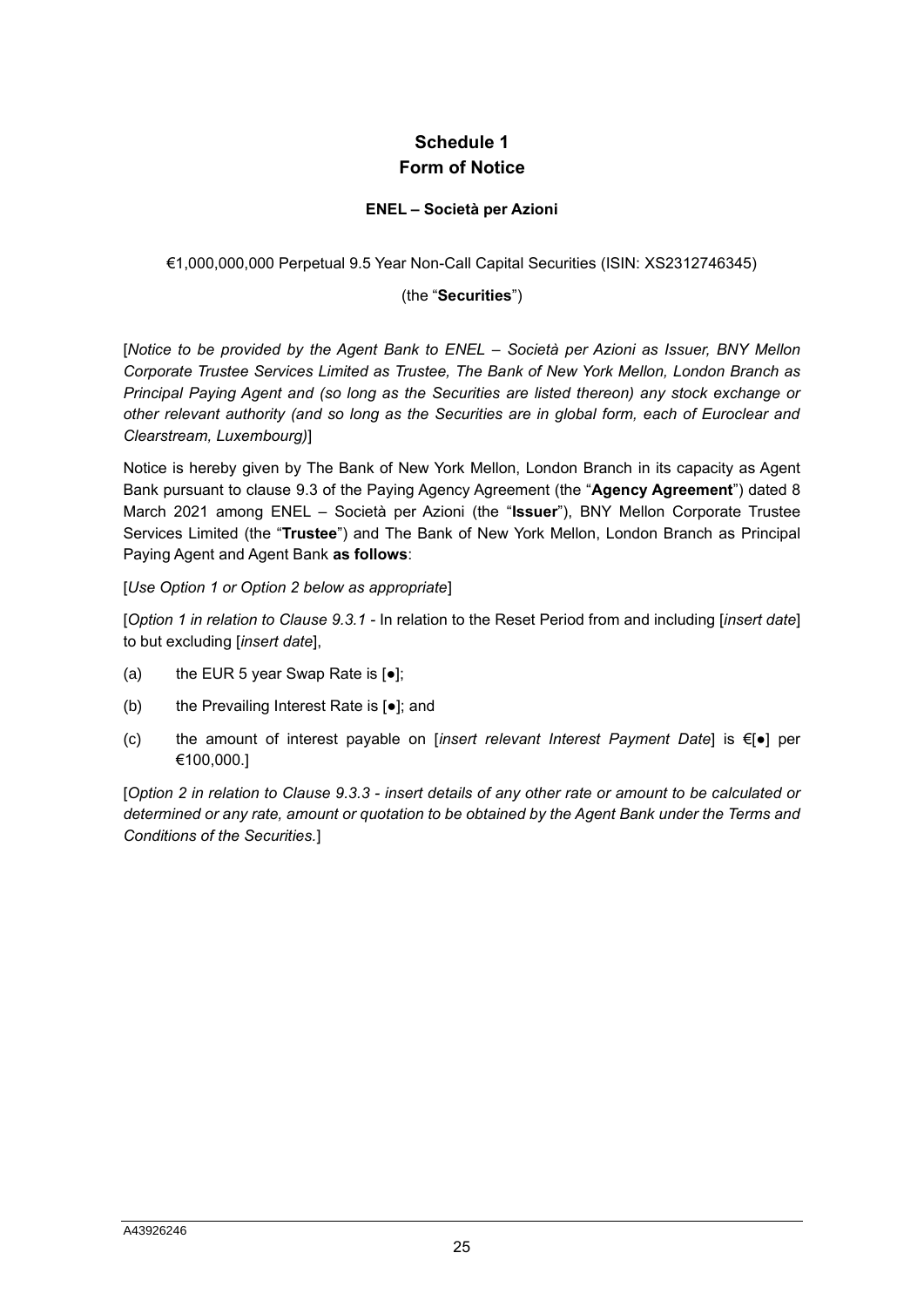**Signed** by each of the parties (or their duly authorised representatives) on the date which appears on the first page.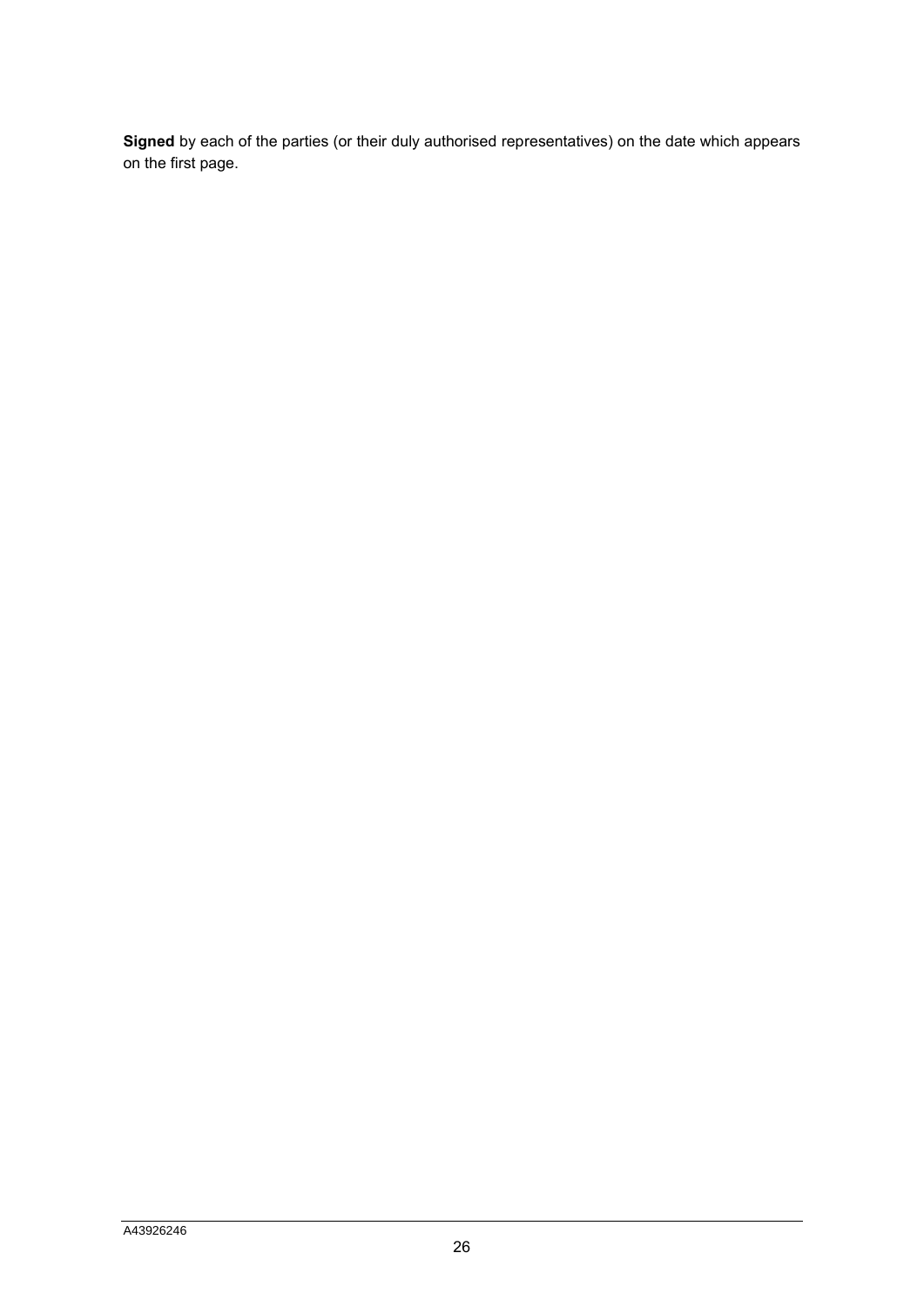# **Signatories**

#### **The Issuer**

ENEL – Società per Azioni

By: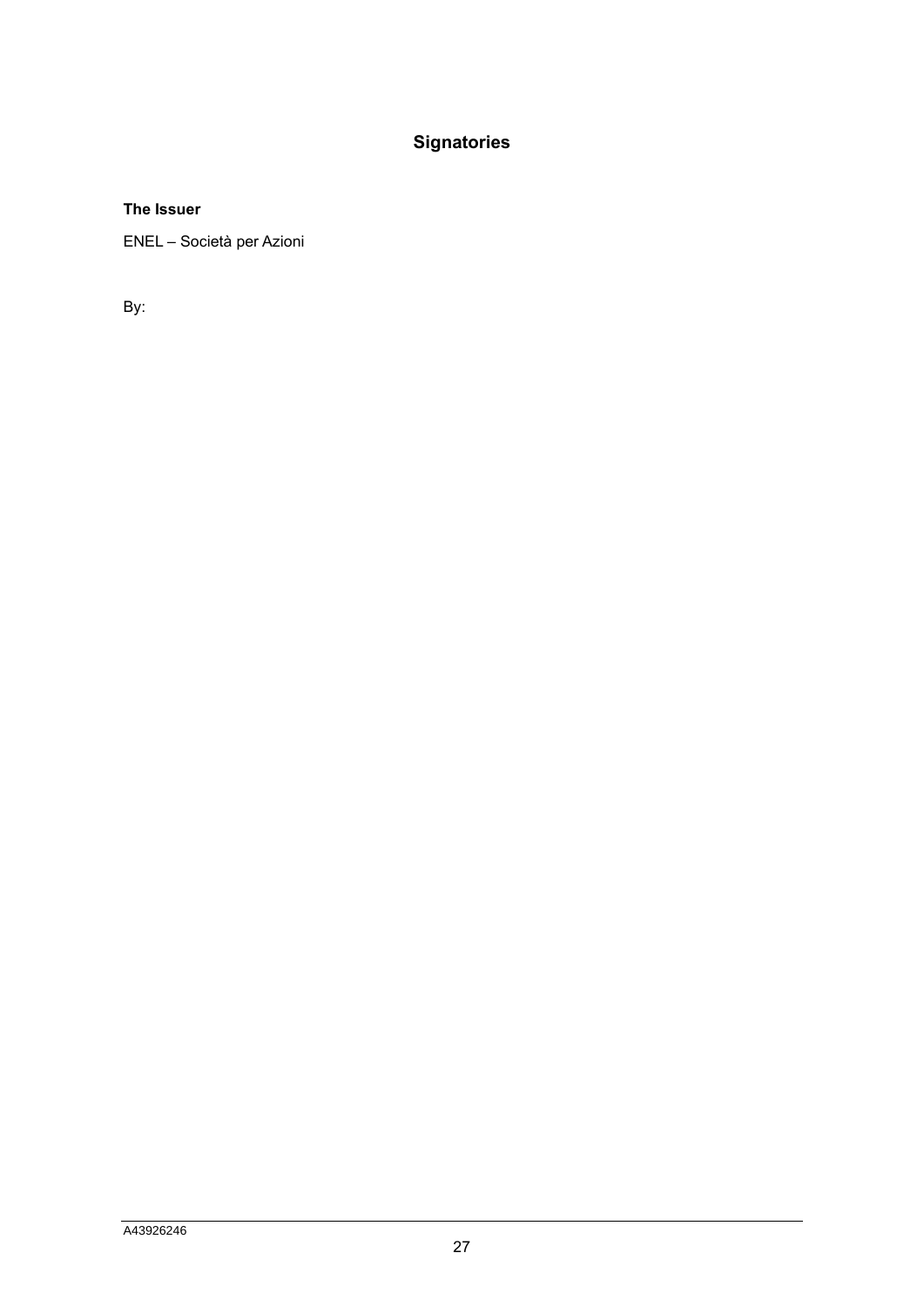#### **The Trustee**

signed for and on behalf of

# **BNY Mellon Corporate Trustee Services Limited**

By:

Name:

Title: